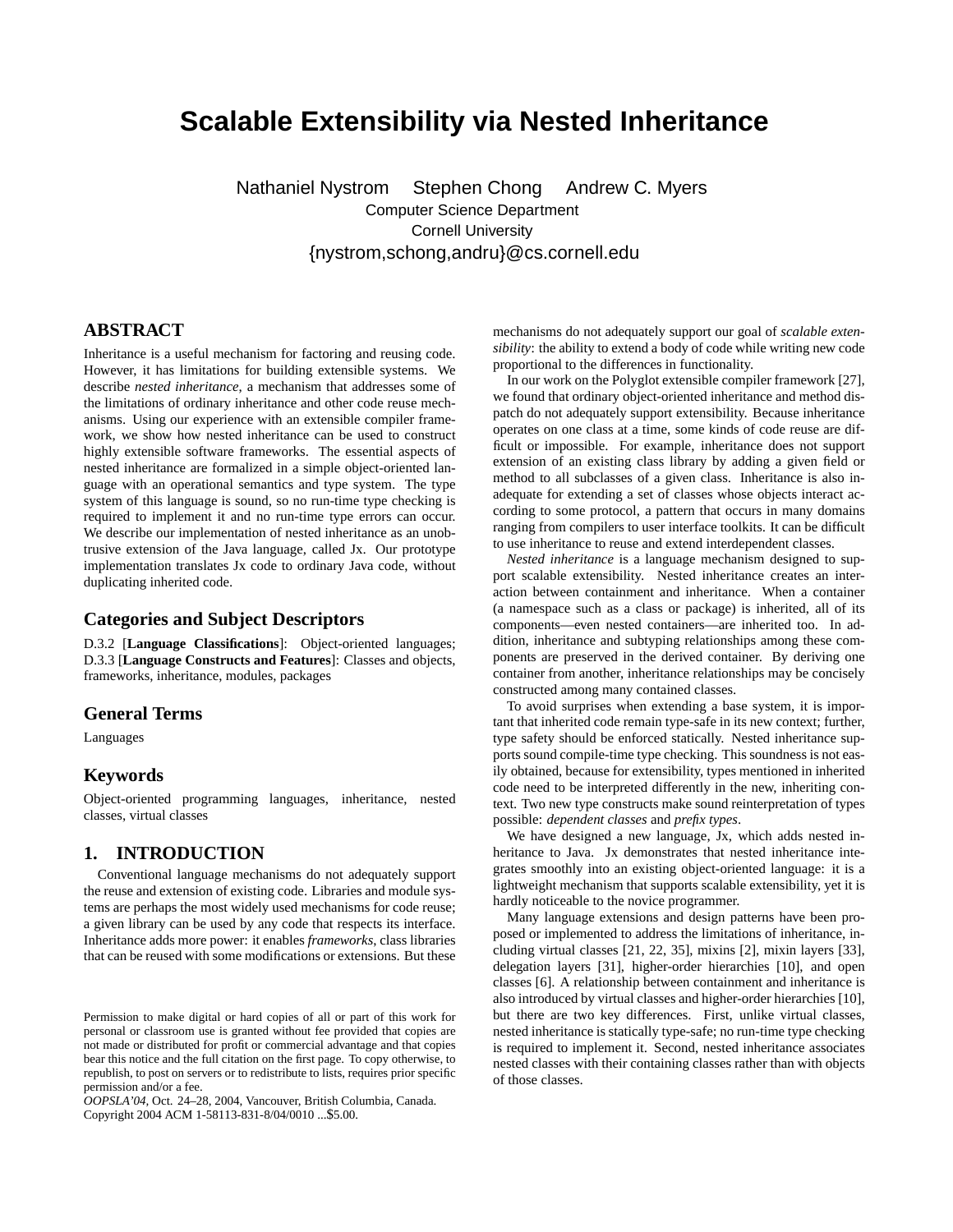The rest of this paper explores nested inheritance in more depth. Section 2 discusses why existing language mechanisms do not solve the problems that nested inheritance addresses. Section 3 presents nested inheritance. Section 4 describes the design of Jx and discusses adding nested inheritance to Java. We have implemented a prototype Jx compiler, described in Section 5. Because Jx is complex, a simpler language that captures the essence of nested inheritance is presented in Section 6, including its formal semantics and static type safety results. Section 7 discusses more broadly related work, and Section 8 concludes.

## **2. SCALABLE EXTENSIBILITY**

Various programming language features support code reuse, including inheritance, parametric polymorphism, and mixins. But when code is reused, the programmer often finds that extension is not scalable: the amount of new code needed to obtain the desired changes in behavior is disproportionate to the perceived degree of change. More expressive language mechanisms are needed to make extension scalable.

## **2.1 Procedures vs. types**

One reason why extension is often not scalable is the well-known difficulty of extending both types and the procedures that manipulate them [32, 38]. Object-oriented languages make it easy to add new types but not new procedures (methods) that operate on them; functional programming style makes it easy to add new procedures but not new types.

Extensions to an existing body of code are often *sparse* in the sense that new types that are added can be treated in a boilerplate way by most procedures, and the new procedures that are added have interesting behavior for only a few of the types on which they operate. However, standard programming methods cannot exploit this sparsity. In an object-oriented style, it is easy to add new classes, but to add new methods it is necessary to modify existing code, often duplicating the boilerplate code. In typical functional style, adding new functions that manipulate data is straightforward (assuming that the data representation is not encapsulated behind a module boundary), but modifying existing functions to handle new data types again requires modifying existing code.

This conflict is particularly noticeable in the context of an extensible compiler, where new types are added in the form of new abstract syntax nodes, and new procedures are added in the form of new compiler passes. With the usual strategy for compiler implementation, adding new abstract syntax requires changes to all passes, even if the new node types are relevant to only a few passes. Similarly, adding a new pass may require changes to all nodes, even if the pass interacts in an interesting way with only a few node types. Thus, the conflict between extending procedures and types creates an incentive to structure a compiler as a few complex passes rather than as a larger number of simple passes, resulting in a less modular compiler that is harder to understand, maintain, and reuse. Similar problems arise in other application domains, such as user interface toolkits.

Inheritance is a useful mechanism for extensibility because adding new types becomes more scalable: in general, a new type can inherit default behavior from some existing, similar type. However, inheritance does not handle extensions that need to add new fields or methods to an existing inheritance hierarchy in a uniform way. Some existing language mechanisms do help [6, 33, 31] but they do not solve the extensibility problems that we have encountered in developing Polyglot.

## **2.2 Hooks and extensibility**

Making code extensible requires careful design so that the extension implementer has available the right hooks: interposition points at which new behavior or state can be added. However, there is often a price to pay: these hooks can often clutter or obfuscate the base code. One way to provide hooks is through language mechanisms that provide some kind of parametric genericity, such as parameterized types [20], parameterized mixins [2], and functors [24]. Explicit parameterization over types, classes, or modules precisely describes the ways in which extension is permitted. However, it is often an awkward way to achieve extensibility, especially when a number of modules are designed in conjunction with one another and have mutual dependencies. It is often difficult to decide which explicit parameters to introduce for purposes of future extension, and the overhead of declaring and using parameters can be awkward.

Inheritance embodies a different approach to extensibility. By giving names to methods, the programmer creates less obtrusive, *implicit* parameters that can be overridden when the code is reused. Nested inheritance builds on this insight by enabling nested classes to be used as hooks too.

## **3. NESTED INHERITANCE**

Nested inheritance is a statically safe inheritance mechanism designed to be applicable to object-oriented languages that, like Java [13] or C++ [34], support nested classes or other containment mechanisms such as packages or namespaces. We have designed a language, Jx, that extends Java with nested inheritance. In this section, we concentrate on describing the nested inheritance mechanism, ignoring details of its interaction with Java and its implementation. These issues are discussed in Sections 4 and 5.

## **3.1 Overview**

There are two key ideas behind nested inheritance. The first idea is similar to Ernst's higher-order hierarchies [10] and is related to virtual classes [21, 22]: a class inherits all members of its superclass—not only methods, but also nested classes and any subclass relationships among them.As with ordinary inheritance, the meaning of code inherited from the superclass is as if it were copied down from the superclass. A subclass may *override* any of the members it inherits. Like virtual classes, when a nested class is overridden, the overriding class does not replace the class it overrides, but instead *enhances* it. Thus, an overriding class is a subclass of the class it overrides, inheriting all its members. We extend this notion in one important way: the overriding class is not only a subclass but also a subtype of the class it overrides. This feature allows more opportunities for code reuse than with virtual classes or higher-order hierarchies. In addition, nested inheritance provides a form of *virtual superclasses* [22, 8], permitting the subclass relationships among the nested classes to be preserved when inherited into a new container class.<sup>1</sup> This feature allows new class members to be *mixed in* to a nested class by overriding its base class.

The second key idea in nested inheritance is a rich language for expressing types so that when code is inherited, types are reinterpreted in the context of the inheriting class. The innovation is an intuitive way to name types that gives the expressive power of virtual classes while also permitting sound typing.

Nested inheritance largely eliminates the need for factory methods [12] and other design patterns that address the problem of scalable extensibility [27]. Thus, a container such as a class or package

<sup>&</sup>lt;sup>1</sup>Note that the similar-sounding term "virtual base class" is used by C++ but has a very different meaning.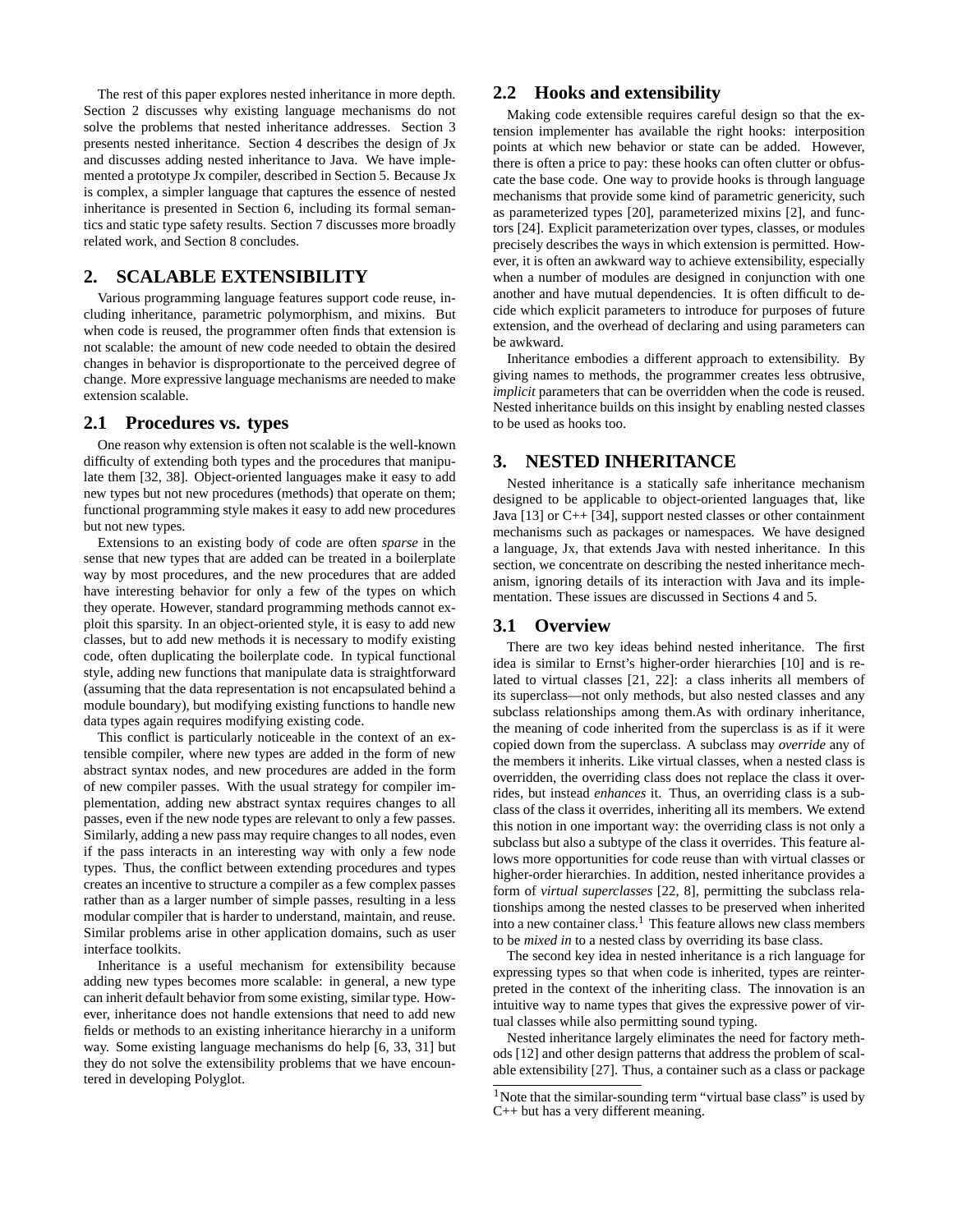```
class A {
  class B { int x; }
  class C extends B {...}
  int m(B b) {
    return b.x;
  }
 C n() {
    return new C();
  }
}
                             class A2 extends A {
                               class B { int y; }
                               int m(B b) {
                                 return b.x + b.y;
                               }
                             }
```
#### **Figure 1: Nested inheritance example**

may contain several nested classes or nested packages that depend on each other in complex ways. When the container is extended and individual components overridden, interactions between the components are preserved in the derived container.

The strength of nested inheritance as an extension mechanism is that it requires less advance planning to reuse code. Every class and method provides a hook for further extension, so less programmer overhead is needed to identify the possible ways in which the code can be extended than in the functor and mixin approaches.

In this paper, nested inheritance is presented in the context of Java's nested classes. However, the same mechanism applies equally well to packages or other namespace abstractions. In the Jx language, packages may have a declared inheritance relationship; they act very much like classes whose components are all static. Section 3.7 discusses packages in more detail.

In Java, nested classes can be either inner classes or static nested classes. An instance of an inner class has a reference to an *enclosing instance* of its containing class; static nested classes do not have this pointer. This distinction is discussed further in Section 4.5. In the following discussion, we consider all nested classes to be static nested classes. This choice allows the mechanism to be applicable to classes nested within packages, which have no run-time instances.

### **3.2 A simple example**

Consider the Java-like code in Figure 1. Because class A contains nested classes B and C, its subclass A2 inherits nested classes B and C where the nested classes A2.B and A2.C are subclasses of A.B and A.C, respectively. Class A2 explicitly declares a nested class B, overriding A.B; declarations within A2.B (such as the instance variable y) extend A.B as if A2.B were an explicitly declared subclass of A.B. Class C is inherited into A2 as the *implicit class* A2.C. The programmer writes no code for A2.C; it is a subclass of both A2.B and A.C.

Subclass and subtype relationships are preserved by inheritance. For example, in Figure 1, the class A2.C is a subclass (and a subtype) of A2.B because A.C is a subclass of A.B. In addition, the constructor call new C() constructs an object of the class A2.C when the method n is invoked on an object of class A2.

Types named in inherited code are reinterpreted in the inheriting context. For example, the argument of the method m in the class A has type B, meaning A.B in the context of A. But when inherited into the class A2, the argument type becomes A2.B because the meaning of the name B is reinterpreted in the inheriting context. With this change, A2 might not seem to conform to A because an argument method type has changed covariantly. However, subtyping between A2 and A is still sound because the type system ensures the m method can only be called when its argument is known to be from the same implementation of A as the method receiver.

```
class Java {
 class Expr {
    Type type;
    void accept(Visitor v) {
      v.visitExpr(this);
    }
  }
  class Plus extends Expr {
    Expr left, right;
    void accept(Visitor v) {
      left.accept(v);
      right.accept(v);
      v.visitPlus(this);
    }
  }
  class Visitor {
    void visitExpr(Expr e) { }
    void visitPlus(Plus b) { }
  }
  class TypeChecker extends Visitor {
    void visitPlus(Plus p) {
      if (...) { p.type = Int; } else ...
    }
 }
}
```


```
class Jif extends Java {
  class Expr { Label lbl; }
  class Label extends Expr { ... }
  class Visitor {
    void visitLabel(Label l) { }
  }
  class TypeChecker extends Visitor {
    void visitPlus(Plus p) {
      super.visitPlus(p);
      p.lbl = p.left.lbl.join(p.right.lbl);
    }
 }
}
```
#### **Figure 3: Jif extension**

## **3.3 Compiler example**

Figures 2 and 3 suggest how nested inheritance can be used to build an extensible compiler. Figure 2 gives simplified code for an ordinary Java compiler. Figure 3 uses nested inheritance to create a compiler for a language like Jif [25] that extends Java with information flow labels. This code uses the visitor pattern [12], in which compiler passes such as type checking are factored out into separate visitor objects, and boilerplate tree traversal is found in accept methods. The Expr and Plus classes implement abstract syntax tree (AST) nodes, and TypeChecker implements the typechecking pass, inheriting common functionality from its superclass Visitor.

Nested inheritance is effective for building this kind of extensible system. By adding a field lbl to the class Expr, every kind of expression node, including Plus, acquires this field. Similarly, adding a visitLabel method to Visitor causes every visitor, such as TypeChecker, to acquire this new method. The method TypeChecker.visitPlus can be then overridden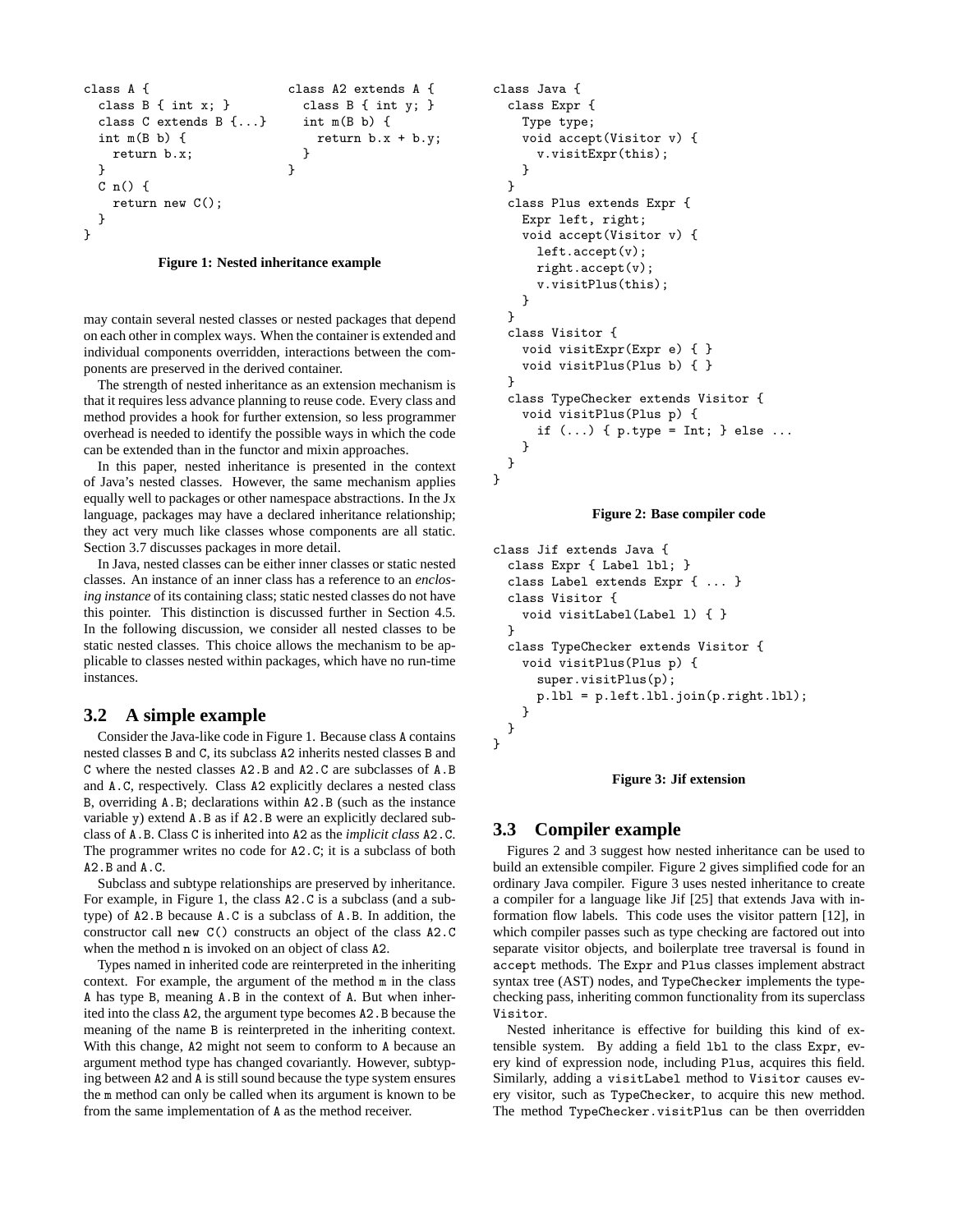```
class A {
 class B {...}
 class C extends This.B {...}
 int m(this.class.B b) {
   return b.x;
 }
 this.class.C n() {
   return new this.class.C();
 }
}
```
#### **Figure 4: Desugared version of class** A **from Figure 1**

to perform additional static checking on labels in addition to the ordinary type checking it performs by delegating to the superclass Java.TypeChecker. Note that the overridden visitPlus method expects a Jif.Plus, which has a lbl field, rather than a Java.Plus, which does not.

This example is suggestive of how nested inheritance could be used to implement the actual Polyglot and Jif compilers. Note that Jif.Expr and Java.Expr are different classes and both classes can coexist within the same compiler, permitting Jif abstract syntax trees to be translated to Java ASTs.

#### **3.4 Naming types**

The examples in Figures 1–3 look very much like Java; a Java programmer could be excused for not noticing the discrepancies. In fact, Jx is mostly backward compatible with Java: a Java program is a valid Jx program as long as nested classes are declared final or their containing classes are not subclassed. However, Jx obtains additional expressive power from new syntax for naming types (which is not shown in Figures 1–3). This syntax can be seen in Figure 4, which shows the class A from Figure 1 in a desugared form.

Class A.C is declared to extend This.B. When This is used in a declaration, it refers to the most specific class that inherits that declaration. In the body of A, This resolves to A and This. B therefore resolves to A.B. When C is inherited into A2, This.B is reinterpreted in the context of A2 and resolves to A2.B. Thus, A.C is a subclass of A.B and A2.C is a subclass of A2.B.

Returning to Figure 1, observe that the method m takes a formal parameter of type B. Since A2.B is a subclass of A.B, one might try to write unsafe code like the following, which passes an A.B to the method A2.m:

```
A = new A2():
A.B b = new A.B();a.m(b);
```
Because A.B does not have a y field, the behavior of the memory access b.y in the method m would be undefined. For this reason the above code does not type-check in Jx. Of course, this potential unsoundness results because the formal argument type is changed covariantly in the subclass A2. The virtual class mechanism in Beta [21] is unsound for precisely this reason, and therefore Beta requires a run-time check at method invocation. These checks create run-time overhead, but more importantly, they can lead to unexpected run-time errors. Our approach is instead to introduce a dependent type mechanism that ensures programs are statically safe and thus do not need run-time checks.

In Figure 1, the method A.m is declared with a formal parameter of type B, which is syntactic sugar for the type this.class.B, as shown in Figure 4. The *dependent class* this.class denotes the run-time class of the expression this, but *not* any subclass of the run-time class of this. As with ordinary non-dependent classes, a nested class can be selected from this.class. If the run-time class of this is A2, then this.class.B is really the class A2.B. If, at run time, this is an instance of class A, then this.class.B is A.B, but *not* A2.B.

Declaring the method parameter for m as this.class.B ensures that m in A2.B cannot be called with a superclass of A2.B. Callers of m must demonstrate that the method is invoked with a B selected from the receiver's class. In the following (safe) code, the variable a contains a value with run-time class A2.

```
final A = new A2();
final a.class.B b = new a.class.B();
a.m(b);
```
To call the method m with receiver a, the caller must pass an argument of type a.class.B. Even if the receiver has static type A2, it is illegal to invoke m with an A2.B, since the actual run-time class of the receiver may be a subtype of A2 that overrides A2.m. The argument must have the type a.class.B. Note that a must be declared final to ensure its run-time class does not change.

In general, a dependent class is of the form *p*.class, where *p* is a final access path: either a final local variable (including formal parameters and this) or a field access  $p'.f$ , where  $p'$  is a final access path and f is a final field. The run-time class of an object specified by a final access path does not change.

The dependent type this.class is similar to the MyType (self type) construct of LOOM [3] and PolyTOIL [5]. The key difference is that with MyType, an instance of a subtype of MyType may be assigned to a variable of type MyType. Although MyType is covariant with respect to the subclassing relationship, the type MyType may be used as a method parameter type because subtyping and subclassing are decoupled. The dependent class *p*.class is also closely related to the path dependent type *p*.type in the ν*Obj* calculus [29] and in the Scala [28]; however *p*.type is a *singleton* type, meaning the only member of the type is the object referenced by *p*. *p*.class is not a singleton. In particular, one can create new instances of the class through the new operator (e.g.,  $new p.class(...).$ 

While subclasses of the static type of a path a are not subtypes of a.class, the same is not true of classes selected relative to a.class. In particular, using the classes in Figure 1, a.class.C is a subtype of a.class.B, and therefore the call a.m(b) above is permitted.

### **3.5 Prefix types**

Now consider the code in Figure 2, in which the classes Expr and Visitor are mutually recursive because of their respective accept and visitExpr methods. The class Jif extends Java, overriding both classes, so Jif.Expr and Jif.Visitor are mutually dependent in the same way as Java. Expr and Java. Visitor.

For code reuse, Expr and Visitor need to be able refer to each other without hard-coding the name of their enclosing class Java. Our solution is a type system that gives the ability to name the enclosing class of a given value.

For a non-dependent class *P*, and arbitrary class *T*, the *prefix type P*[*T*] is the innermost enclosing class of *T* that is a subclass of *P*. Prefix types permit an unambiguous way of naming containers. For example, assuming the variable b has the static type A.B, then A[b.class] is the container of the run-time class of the value in b; if b contains a value of run-time class A2.B, then A[b.class] is the class A2.

In Figure 2 the method Expr.accept has a parameter with the (desugared) prefix type Java[this.class].Visitor, and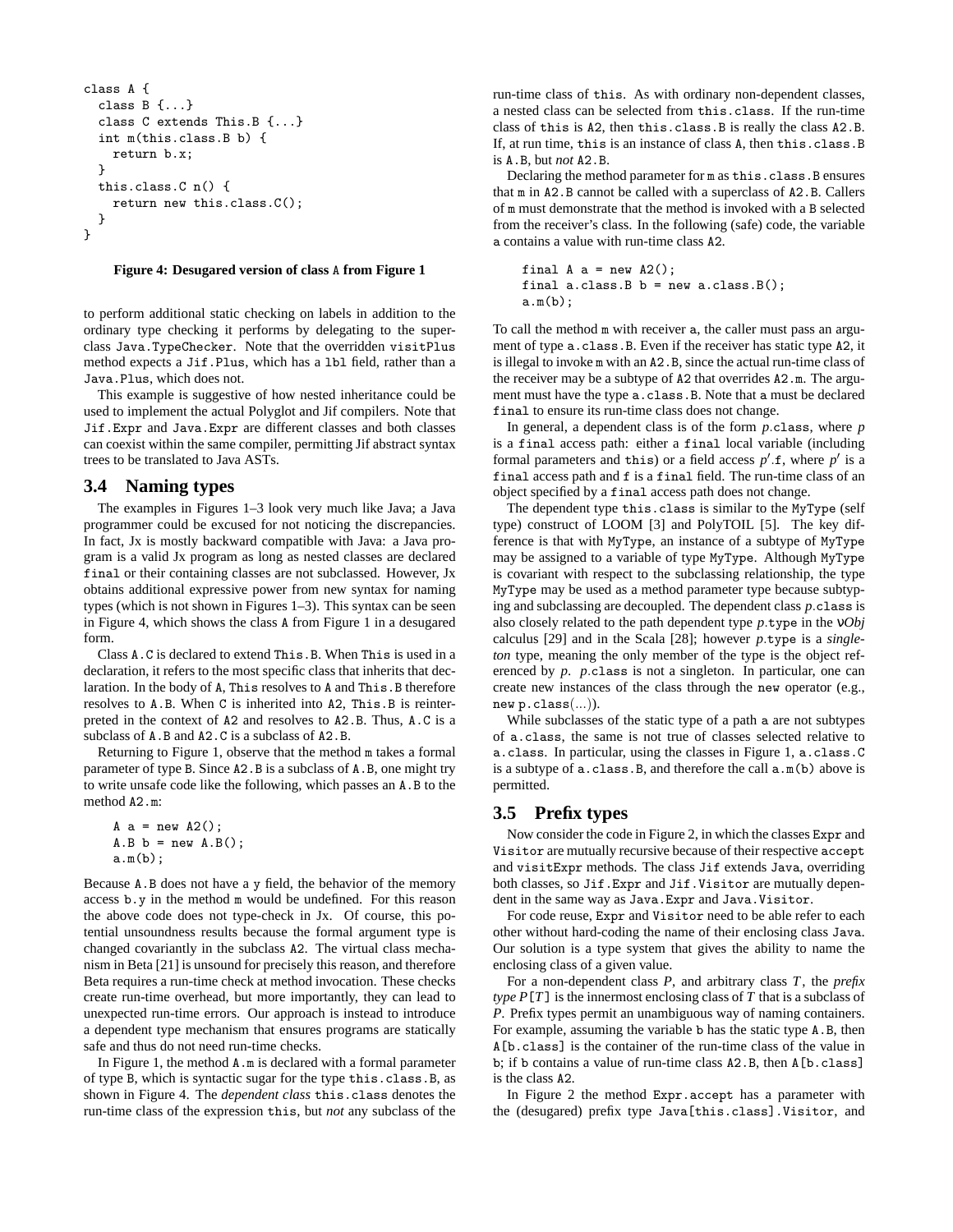Visitor.visitExpr has a parameter with the prefix type Java[this.class].Expr. When accept is invoked on a Java.Expr, it expects an argument of type Java.Visitor, but when invoked on a Jif.Expr, it expects Jif.Visitor. Thus, the relationship among the component classes is preserved. References to Expr within Visitor in Figure 2 are merely sugar for Java[this.class].Expr, and conversely for references to Visitor within Expr. No instance of the class Java need be in scope to use the type Java[this.class].Expr. This syntax thus makes it possible to refer to other classes in the current package even though packages do not have instances.

## **3.6 Overriding the superclass**

When overriding a class in a containing class, the programmer can change the superclass. This feature allows new functionality to be mixed in to several classes in the new containing class without code duplication.

The superclass of a nested class *bounds* the type of the nested class. Overriding the superclass permits this bound to be tightened, enabling a virtual type-like pattern. In particular, if D is a nested class that extends some other class C, then D is like a virtual type, bounded by C; when D's container is subclassed, the superclass of D can be modified to be a subclass of the original superclass of D. This has the effect of making the virtual type D more precise in the container's subclass.

## **3.7 Package inheritance**

The language mechanisms described for nested inheritance apply to packages as well as to classes. Indeed, we expect nested inheritance of packages to be the most common use of nested inheritance.

In Jx, packages, like classes, may have a declared inheritance relationship. If package P2 extends package P, then P2 inherits all members of package P, including nested packages. $<sup>2</sup>$  The dec-</sup> laration that P2 extends P is made in a special source file in the package P2, which facilitates separate compilation by allowing the package P to be ignorant of its descendants. The declaration is *not* made in each separate source file of the package P2, since doing so would duplicate package inheritance declarations, introducing possible inconsistencies and making modification of the inheritance relationship more difficult.

Prefix types extend to accommodate packages: if *P* is a package name and *T* is an arbitrary class, then *P*[*T*] is the innermost enclosing package of *T* that is derived from *P*. Prefix types may also appear in import declarations. For example, consider a package P with nested packages Q and R, and a source file in Q that imports classes from R. To allow code reuse via nested inheritance, these classes must be imported without hard-coding the names of their enclosing packages. The source file in Q uses the declaration import P[Package].R.\* to import the appropriate classes. The keyword Package refers to the package of the most specific class that inherits the import declaration, analogous to the use of This in a declaration to denote the most specific class that inherits that declaration. We use the name Package since neither This nor this are in scope at import declarations.

Dependent classes, on the other hand, do not need to be extended to handle packages because packages do not have run-time instances.

## **3.8 Genericity**

Nested inheritance is intended to be a mechanism for extensibility and not for genericity. Jx is an extension of Java and, as of version 1.5, Java already has a genericity mechanism, parameterized types.

Nested inheritance as presented above does not provide an abstract type construct. To use virtual types for genericity, abstract types are used to equate a virtual type with a class. For example, the following code fragment implements a generic List class and a List of Integers, IntList, in a hypothetical extension of Jx with abstract types.

```
class List {
  abstract class T extends Object { }
  void add(this.class.T x) { ... }
}
class IntList extends List {
  class T = Integer;
}
```
By declaring IntList.T to be an alias for Integer, the add method may be called with an argument of type Integer. Without abstract types, the best that can be done using nested classes is to declare IntList.T as

```
class T extends Integer { }
```
But in this case, only instances of IntList.T can be added to an IntList, not instances of the Integer class. However, a list of Integer can be implemented more succinctly as the parameterized type List<Integer>.

## **3.9 Final binding**

As in Java, classes in Jx may be declared final to prevent the class from being subclassed. This naturally extends to nested inheritance be requiring that a final nested class can be neither subclassed explicitly with an extends declaration nor overridden in a subclass of its enclosing class. This *final binding* of nested classes is useful for enabling optimizations and for modeling purposes. In addition, virtual classes in Beta may be inherited from only if they are final bound. Jx does not permit inheritance from dependent classes and thus this restriction is not needed.

Final classes also enable backward compatibility with Java; if all nested classes are final, a Jx program is a legal Java program.

## **4. INTERACTIONS WITH JAVA**

Nested inheritance introduces several new features that are discussed in Section 3. It is worth discussing how these features interact with some existing object-oriented programming features in Java.

### **4.1 Conformance**

In Jx, a class conforms to its superclass under the same rules as in Java: a method's parameter types and return type must be identical in both classes. In principle this rule could be relaxed to permit covariant refinement of method return types, but we have not explored this relaxation.

### **4.2 Method dispatch**

In Java, method calls are dispatched to the method body in the most specific class of the receiver that implements the method. In the code in Figure 5(a), both A2.B and A.B2 override A.B's implementation of m. The implicit class A2.B2 inherits m from both A.B2 and A2.B. Which of the two implementations is the most specific?

<sup>2</sup>Nested packages are called *subpackages* in Java [13]. We refrain from using this term to avoid confusion between nested packages and derived packages.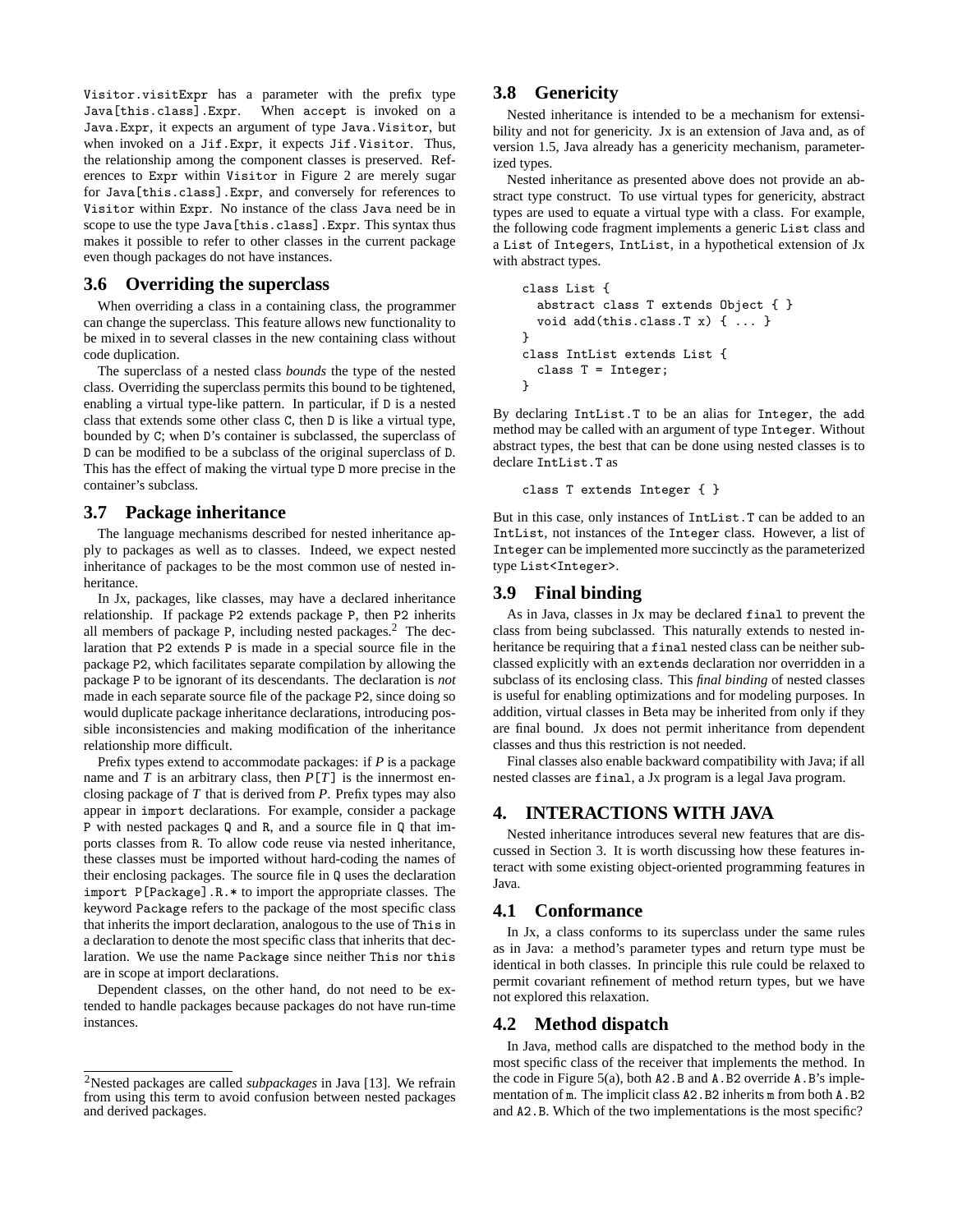```
class A {
 class B {
  int m() { return 0; }
 }
 class B2 extends B {
  int m() { return 1; }
}
}
class A2 extends A {
 class B {
  int m() { return 2; }
}
}
                           class A2 extends A {
                             class Binh {
                              int m() { return 0; }
                            }
                            class B extends Binh {
                             int m() { return 2; }
                            }
                            class B2inh extends B {
                              int m() { return 1; }
                            }
                           }
      (a) Original code (b) A2 with implicit classes
```
shown in italics

#### **Figure 5: Method dispatch example**



**Figure 6: Dispatch order**

The same issue arises in languages that support multiple inheritance. For example, in C++ this situation is considered an error. However, because nested inheritance introduces implicit classes, this rule would effectively prevent a class from overriding any methods of a class it overrides, since its implicit subclasses would inherit both implementations.

Instead, we exploit the structure of the inheritance mechanism. When A is subclassed to A2, if B is not overridden, it is an implicit class of A2. We write this class A2.B*inh*. Now when A2.B is declared, overriding A.B, we can consider its immediate superclass to be *not* A.B, but rather the implicit class A2.B*inh* inherited into A2. We can think of the code for A2 in Figure 5(a) as the code in Figure 5(b). Thus, in order from most to least specific, the classes in A2 are: A2.B2*inh*, A2.B, and A2.B*inh*, or equivalently: A.B2, A2.B, and A.B. This dispatch order is depicted in Figure 6.

This dispatch order is not chosen arbitrarily: A.B2 should be dispatched to before A2.B because the B2 classes are specializations of the B classes, and thus all B2 classes should be regarded as being more specific than any B class. The same dispatch order is used in delegation layers [31].

## **4.3 Naming conflicts**

To support separate compilation of classes, Jx needs a mechanism for resolving naming conflicts, which arise when a class inherits more than one implementation of a given method or field. For example, consider the code in Figure 7. The classes A.B2 and A2.B

```
class A {
  class B { }
  class B2 extends B {
    int m() {...}
  }
}
                           class A2 extends A {
                            class B {
                             Object m() {...}
                            }
                            class B2 extends B {
                             void n() {
                             m(); // A.B2.m() or
                                   // A2.B.m()?!
                            }
                            }
                           }
```
**Figure 7: Name conflict example**

have a common ancestor A.B, and both declare a method m(), but with incompatible return types. Both of these method declarations are allowed, because in general, each class could be compiled independently of the other—particularly, if the container A were a package instead of a class. However, in the method body of A2.B2.n(), it is not clear which method m() is referred to. In addition, if A2.B2 wished to override one or both of the methods m(), then the method declarations need to indicate which method they are overriding.

Jx resolves naming conflicts for calls by requiring the caller to cast the receiver of the method invocation to a class in which there is no such conflict. For example, in A2.B2.n(), the method call ((A2.B)this).m() would be permitted, as the name m() is not in conflict in the class A2.B. Field accesses are handled similarly.

Naming conflicts for method overriding are resolved by ensuring the overriding method declaration supplies the class name of an ancestor class on which the overridden method is defined. For example, if the class A2.B2 wished to override the method m() declared in class A.B2, the method declaration in A2.B2 would be written int  $A.B2.m() \{... \}$ .

Since we expect naming conflicts to be exceptional, rather than the norm, the additional mechanisms required by Jx to resolve naming conflicts should not be overly burdensome.

### **4.4 Constructors**

Nested inheritance requires that constructors, like methods, are inherited by subclasses, so that it is possible to call constructors of dependent classes and prefix types. Suppose that the class A.B contains a constructor that takes an integer as an argument. Then the following code is permitted:

```
final A = new A2();
final a.class.B b = new a.class.B(7);
```
The expression new a.class.B(7) is allowed because the statically known type of a is the class A, and there is a suitable constructor for the class A.B. However, at runtime the variable a contains a value of run-time class A2, and therefore an object of class A2.B is constructed. In order to be sound, the class A2.B must have a constructor with a suitable signature. Since A2.B may in general be an implicit class, A2.B must inherit the constructors of A.B, and of any other superclasses, in the same way that it inherits methods.

The primary use of constructors is for initializing fields; if a final field does not have an initializer, then every constructor of the class must ensure that the final field is initialized. Initializing final fields is particularly important for nested inheritance, because some final fields may be used to define dependent classes. Failure to initialize these fields would lead to unsoundness. Therefore, if a class declares a final field, that field must either have an initializer, or else all constructors inherited from superclasses must be overridden and that field must be initialized in each constructor.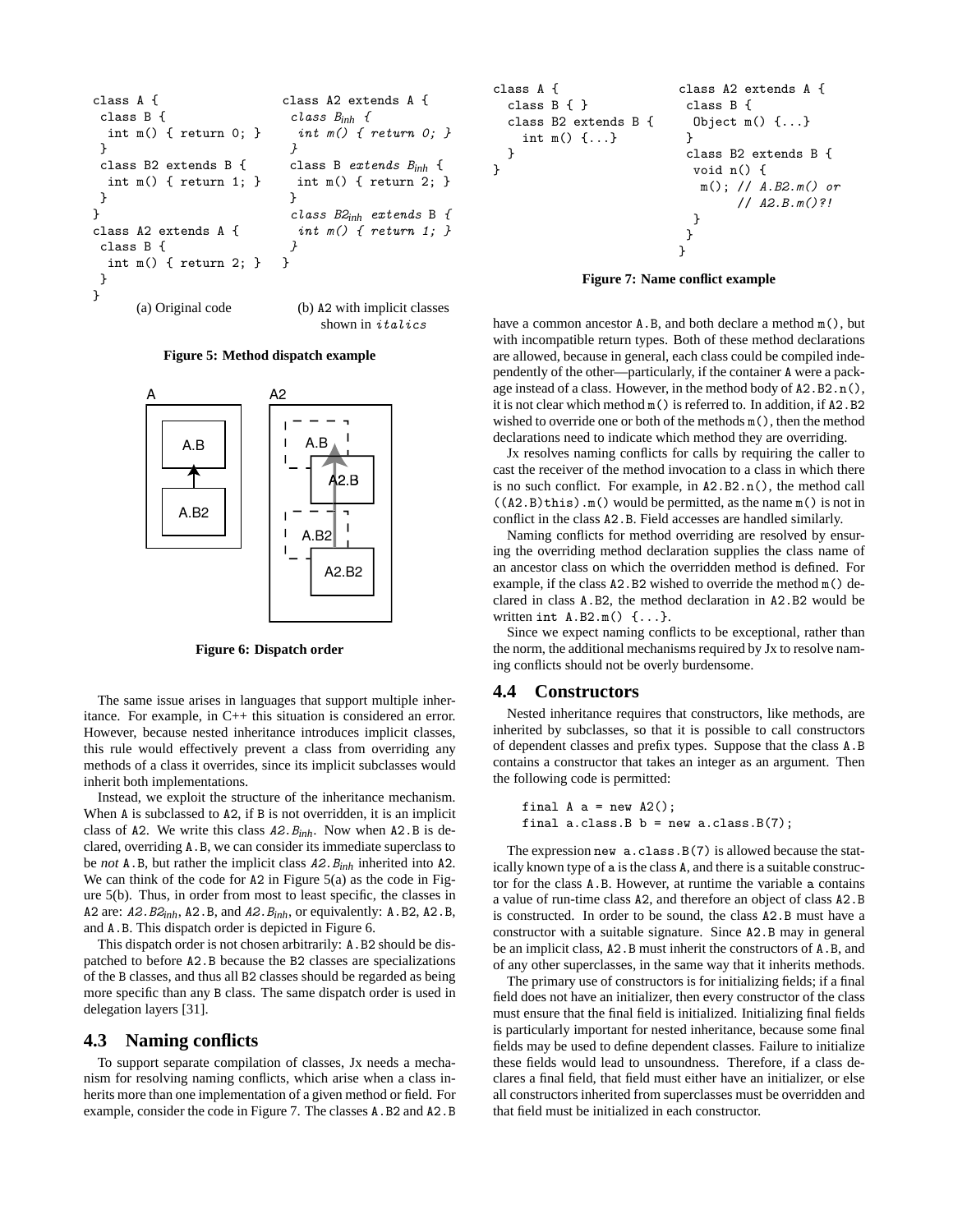

**Figure 8: Target classes and interfaces**

## **4.5 Inner classes**

We have assumed that nested classes are static and are thus not inner classes. An instance of a static nested class does not have a reference to an enclosing instance of its container class. In Java, these enclosing instances are written P.this, where P is the name of an enclosing class. Jx can accommodate inner classes by assigning the type P[this.class] to the enclosing instance P.this.

Allowing inner classes raises the possibility of extending Jx to allow dependent classes to appear in the extends clause of nested classes. For example, if the class A had inner class B and a final field f, then B could be declared to extend this.f.class. Dependent classes cannot currently appear in the extends clause of a nested class, as this is not in scope during the declaration of a static nested class.

If the use of dependent classes in extends clauses is restricted to this.class or prefixes of this.class, then the current type system of Jx suffices, because this.class is equivalent to This when this is in scope. References to enclosing instances can be implemented as fields of the nested instance, as is done by javac and by Igarashi and Pierce's formalization of inner classes [17]. However, if arbitrary dependent classes are allowed, such as this.f.class, then the type system of Jx would need to be modified, and the implementation described later, in Section 5, would need significant redesign.

## **5. IMPLEMENTATION**

We have implemented a prototype translation from Jx to Java as a 3700-line extension in the Polyglot compiler framework [27]. The prototype supports class inheritance but not package inheritance as described in Section 3.7. However, a design for implementing package inheritance is presented in Section 5.4. The translation is efficient in that it does not duplicate code, although each Jx class, including implicit member classes, is represented explicitly in the target language.

#### **5.1 Translating classes**

As depicted in Figure 8, each source Jx class (including implicit member classes) is represented in translation by two Java classes and two Java interfaces: the *instance class*, the *method interface*, the *class class*, and the *static interface*.

The *instance class* for a Jx class C contains the translation of any methods and constructors declared in C. An object of the Jx class C is represented at runtime by a collection of instance class objects, one instance class object for C and each Jx class that C subclasses. The instance objects that represent C point to each other via *dispatch fields*. For example, the class A2.B2 of Figure 5 is represented by four objects as shown in Figure 9. The instance class also provides methods for accessing fields and for dispatching to methods, including those C inherits; these dispatch methods simply forward the field access or method call to an appropriate instance object of a superclass of C, using the dispatch fields. Note that



**Figure 9: Representation of an** A2.B2 **object**

Java's normal method dispatch mechanism cannot be used, because instance objects of superclasses of C are not superclasses of C's instance object. Hence, the translation must make dispatch explicit.

Each instance class has two constructors: a *master* constructor and a *slave* constructor. If an object of class C is being created, then the master constructor of C's instance class is invoked, creating the other instance objects needed to represent a Jx C object by invoking the necessary slave constructors. The slave constructor of C's instance class is invoked when the instance object is being used to represent a subclass of C.

The instance class also contains the translations of the Jx constructors of C. Jx constructors are translated into methods in the instance class, which are invoked by the class class (see below); the translation of constructors into methods facilitates the inheritance of constructors.

The instance class for C implements the *method interface* for C, which declares all methods that C defines, as well as getter and setter methods for all non-private fields declared in C. The method interface extends all the method interfaces of C's superclasses.

The *class class* provides means at runtime to both access type information about C and create new C objects (that is, collections of appropriate instance classes). For every Jx class, there is a single class class object instantiated at runtime. Every instance class has a method that returns the appropriate class class, analogous to Java's getClass() method on the Object class.

Information about C's superclasses, enclosing class, and nested classes is available at runtime in order to create instances of prefix types. For example, if v is a Jx object, and a new object of type P[v.class] needs to be created via a constructor call new P[v.class](...), then v's class class must be interrogated to find the class class for the most specific enclosing class of v.class that is a subclass of P. The class class object found is then used to create the new object: the class class for C has a method newThis(...) for every constructor declared or inherited by C. These methods create a new instance class object for C, with the master constructor, and then invoke the appropriate translated constructor on the instance class object.

The class class also provides a method to test if a given object is an instance of the Jx class, and a cast(Object o) method, which throws a ClassCastException if the object o is not an instance of the Jx class, and returns o otherwise. These methods are needed to support the translation of casts and instanceof expressions in the source language.

The class class implements the *static interface*, which declares all constructors that C declares or inherits. The static interface extends all static interfaces of C's superclasses.

All methods on class class objects are invoked via an appropriate static interface. This permits the translation of constructor calls on dependent classes. For example, suppose A2 is a subclass of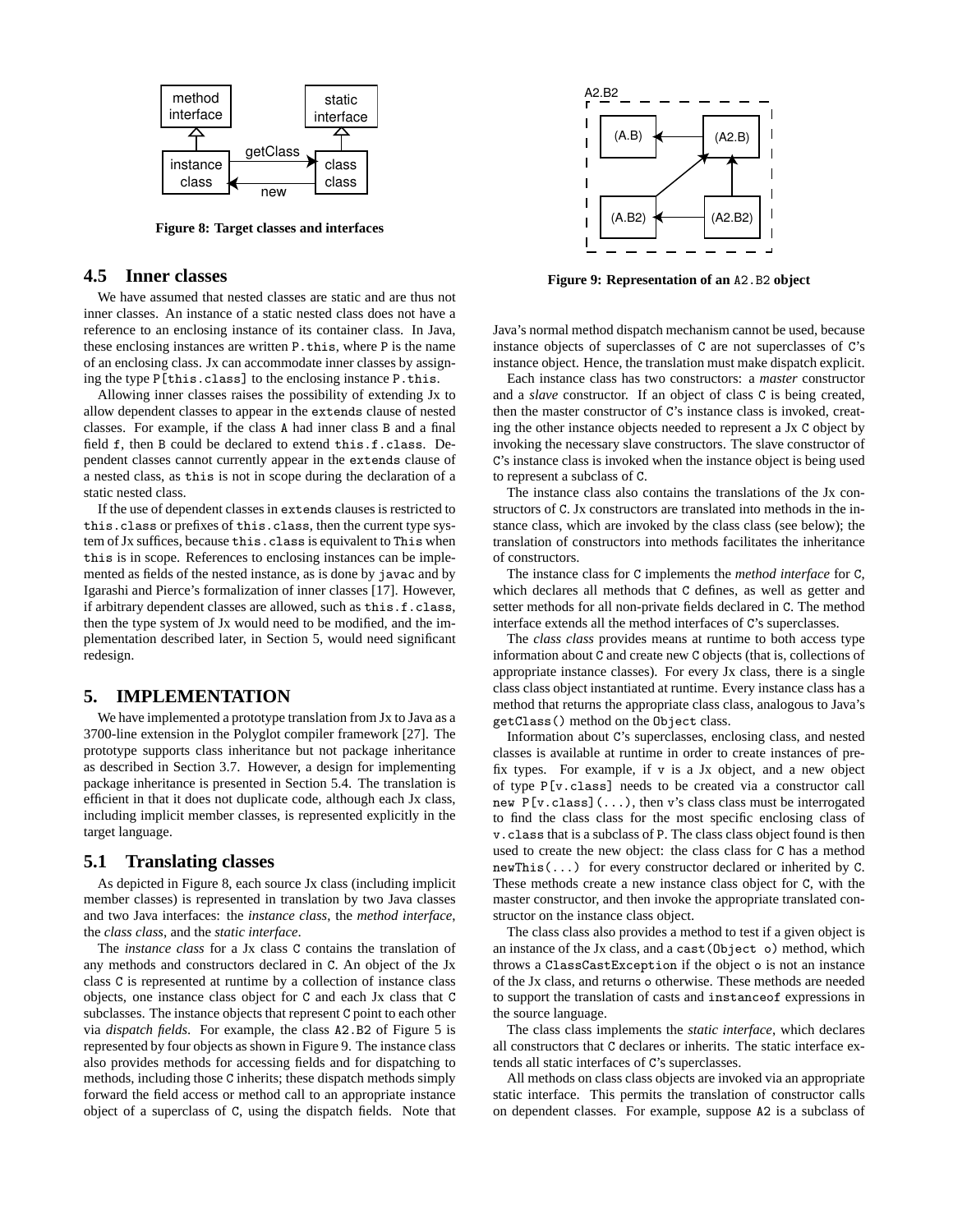A. Then A2's class class implements A's static interface. Now, if the variable a has static type A, the Jx expression new a.class() will be translated to a call to newThis() on A's static interface. Supposing that the run-time class of a is A2, then that method call will actually invoke newThis() on A2's class class, and thus create a new instance of A2.

#### **5.2 Translating methods**

A method declaration in a Jx class C is translated into a method declaration in C's instance class; any method that C inherits has a dispatch method created in C's instance class.

Since a Jx object is represented at runtime by a collection of instance objects, the source language expression this must be translated into something other than the target language expression this, in order to allow method invocations and field accesses on the Jx object. To achieve this, the translation adds an additional parameter self to every source language method and constructor. The self parameter is the translation of the special variable this and always refers to the master instance object, the instance object that created the other instance objects that collectively represent a Jx object.

## **5.3 Translating fields**

A field declaration in a Jx class C is translated into a field declaration in C's instance class. Getter and setter methods are also produced for any non-private fields, which allows the method dispatch mechanism to be used to access the fields. Field accesses in Jx code are translated into calls to the getter and setter methods.

## **5.4 Translating packages**

This section describes a design for translating package inheritance in Jx. This design is not yet implemented.

Packages, like classes, require a means to access type information about the package at runtime. For a given package P, the *package class* for P provides type information about P to resolve prefix types, analogous to a class class. The package class is able to provide information about what package P inherits from, the package that contains P, packages nested inside P, and classes contained in the package P.

Since a package class needs to know about all classes in the package, care must be taken to ensure that the classes in a given package can be compiled separately while guaranteeing that the package class contains correct information. Correctness can be achieved by generating the package class every time a class within the package is compiled, under the assumption that all previously compiled classes within the package are available at that time. Removal of a class from a package requires the package class to be regenerated. The reflection mechanism of Java may provide a more flexible mechanism to ensure the correctness of information provided by package classes.

## **6. SIMPLE LANGUAGE MODEL**

To explore the soundness of type checking with nested inheritance, we developed a simple Java-like language that demonstrates the core features of nested inheritance with dependent classes. For simplicity, many features of the full Jx language are absent. In particular, the language presented here includes nested classes but not packages. A package can be modeled as a class in which all classes in the package are nested.

The language is based on Featherweight Java (FJ) [16], but includes a number of additional features found in the full Java language—notably, a heap and super calls—needed to model important features of nested inheritance. We include a heap in order

to model recursive data structures, which interact with dependent classes in non-trivial ways. The language includes static nested classes, dependent classes and prefix types.

#### **6.1 Syntax**

The syntax of the language is shown in Figure 10. We write  $\vec{x}$  to mean the list  $x_1, \ldots, x_n$  and  $\bar{x}$  to mean the set  $\{x_1, \ldots, x_n\}$  for some *n* > 0. A term with list subterms (e.g.,  $\vec{f} = \vec{e}$ ) should be interpreted as a list of those terms (i.e.,  $f_1 = e_1, \ldots, f_n = e_n$ ). We write  $\#(\vec{x})$ for the length of  $\vec{x}$ . The empty list is written []. The singleton list containing *x* is denoted [*x*]. We write  $x, \vec{x}$  for the list with head *x* and tail  $\vec{x}$ , and  $\vec{x}_1$ ,  $\vec{x}_2$  for the concatenation of  $\vec{x}_1$  and  $\vec{x}_2$ .

A program *Pr* is a pair  $\langle \overline{L}, e \rangle$  of a set of top-level class declarations *L* and an expression *e*, which models the program's main method. To simplify presentation, we assume a single global *toplevel class table TCT*, which maps top-level class names *C* to their corresponding class declarations class *C* extends  $S \{\overline{L} \vec{F} \ \overline{M}\}.$ 

A class declaration *L* may include a set of nested class declarations  $\overline{L}$ , a list of fields  $\overline{F}$ , and a set of methods  $\overline{M}$ . Fields are in a list since the order of the fields is important for field initialization. There are two forms of class declaration *L*. In the *TCT*, a class declaration's extends clause cannot mention a dependent class, but it may refer to the *type schema* This, which is used to name the enclosing class into which the class declaration is inherited. During class lookup, This is replaced with the name of the enclosing class, producing a class declaration with an extends clause of the form extends *T*.

Types *T* are either top-level classes *C*, qualified types *T*.*C*, dependent classes *p*.class, or prefix types *P*[*T* :*P*.*C*], where *P* denotes a non-dependent class name. A type may depend on an access path expression  $p$ ; the dependent class  $p$ .class is the run-time class of the object referred to by access path *p*. To be a well-formed type, *p* must be a final access path; if *p* were mutable, the class of the object it refers to could change at run time, leading to an unsoundness. A prefix type  $P[T : P.C]$  is the innermost enclosing class  $T'$  of  $T$  such that  $T'$  is a subtype of  $P$  and  $T$  is a subtype of  $T'$ .*C* (and thus of *P.C*). For the prefix type to be well-formed *P.C* must exist and *T* must be a dependent class or another prefix type. This definition of prefix type differs from the description given in Section 3; the change simplifies the semantics. Although the prefix type syntax can name only the immediately enclosing class of *T*, further enclosing classes can be named by prefixing the prefix type (e.g., A[A.B[x.class:A.B.C]:A.B]).

Fields *F* may declared final or non-final. All field declarations include an initializer expression. The syntax for methods *M* is similar to that of Java.

Expressions *e* are similar to Java expressions of the same form. Access paths  $p$  are either field accesses  $p.f$  or values  $v$ , which include base values *b* and variables *x*. Base values *b* are either memory locations  $\ell_P$  of type *P* or null. Locations are not valid surface syntax, although they appear during evaluation. All variables *x*, including formal parameters and the special variable this, are final and are initialized at their declaration. The declaration final *T*  $x = e_1$ ;  $e_2$  initializes *x* to  $e_1$ , then evaluates  $e_2$ .

Fields and methods are accessed only through final access paths *p*. Field assignments may optionally be annotated with the keyword final, permitting assignment to final fields when initializing an object. These final assignments are not allowed in the surface syntax. Methods dispatch to the method body in the most specific superclass of the receiver, as described in Section 4.2. A method implemented by a superclass of *P* may be invoked with the expression *v*.super*p.m*( $\vec{v}$ ). In the surface syntax, *v* must be this, but *v* can take on arbitrary values during evaluation as substitutions oc-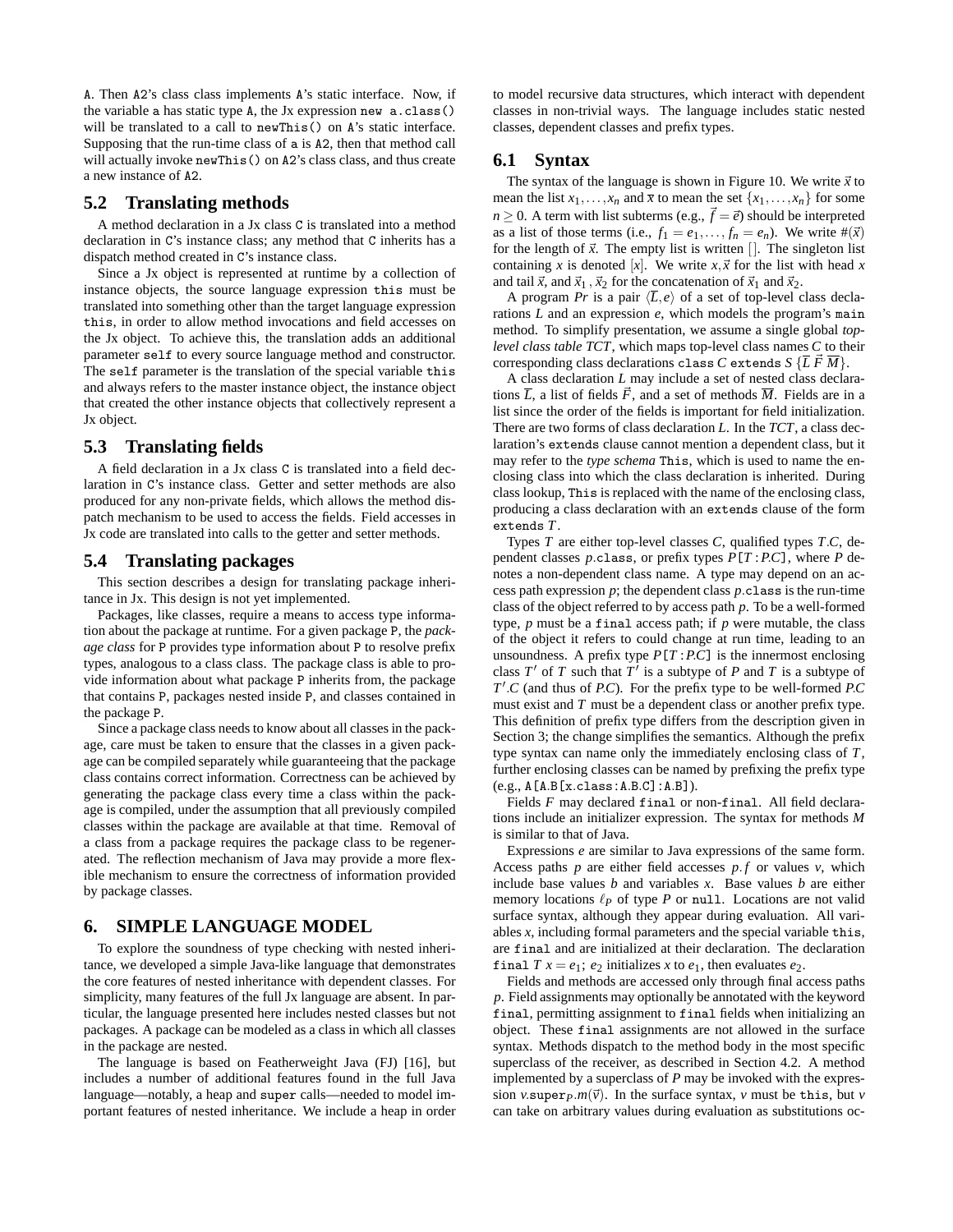### **Syntax:**

| programs                                     | $Pr$ ::= $\langle L, e \rangle$                                         |
|----------------------------------------------|-------------------------------------------------------------------------|
| class declarations                           | L ::= class C extends $S\ \{\overline{L}\ \overline{F}\ \overline{M}\}$ |
|                                              | class $C$ extends $T\;\{\overline{L}\;\vec{F}\;\overline{M}\}$          |
| type schemas                                 | $S ::= C   S.C   This   P[S:P.C]$                                       |
| types                                        | $T$ := $C$   $T.C$   $p$ .class                                         |
|                                              | [ P[T:P.C]                                                              |
| simple nested classes $P, Q$ ::= $C$   $P.C$ |                                                                         |
| field declarations                           | $F$ := [final] $T f = e$                                                |
| method declarations                          | $M$ ::= $T m(\vec{T} \vec{x}) \{e\}$                                    |
| access paths                                 | $p ::= v   p.f$                                                         |
| base values                                  | $b$ ::= $\ell_P$   null                                                 |
| values                                       | $v ::= b   x$                                                           |
| expressions                                  | $e$ : $p$                                                               |
|                                              | final $T x = e_1$ ; $e_2$                                               |
|                                              | $p.f =_{[final]} e_1; e_2$                                              |
|                                              | p.m( $\vec{v}$ )                                                        |
|                                              | $v.\texttt{superp.m}(\vec{v})$                                          |
|                                              | new T as $x \{ \vec{f} = \vec{e} \}$                                    |
| objects                                      | $\rho$ : $= P \{ \overline{f} = \overline{\ell_P} \}$                   |
|                                              |                                                                         |
| typing environments                          | $\Gamma$ ::= 0   $\Gamma, x : T$                                        |
|                                              |                                                                         |

## **Evaluation contexts:**

**Type interpretation:**

 $\text{exact-class}(\ell_P.\text{class}) = P$ 

 $$ 

 $r$ *untime-class* $(C) = C$ 

| evaluation contexts | $E$ : $=$ $\cdot$                           |
|---------------------|---------------------------------------------|
|                     | final $TE x = e_1$ ; $e_2$                  |
|                     | final $T x = E$ ; e                         |
|                     | E.f                                         |
|                     | $E.f = e_1; e_2$                            |
|                     | b.f = E; e2                                 |
|                     | $E.m(\vec{b})$                              |
|                     | new TE as $x \{ \vec{f} = \vec{e} \}$       |
| type eval contexts  | $TE$ := TE.C                                |
|                     | $ $ $P[TE:PC]$                              |
|                     | $E$ .class                                  |
| null eval contexts  | $N$ ::= null.f                              |
|                     | final TE null $x = e_1$ ; $e_2$             |
|                     | null. $f = b$ ; e                           |
|                     | $null.m(\vec{b})$                           |
|                     | null.supportp.m(b)                          |
|                     | new TE[null] as $x \{ \vec{f} = \vec{e} \}$ |

#### **Class lookup:**

$$
classes(\Gamma, T_0, P) = \overline{L_s}
$$
  
\n
$$
\overline{C}\overline{T}(C) = C \text{ ext } P \{\overline{L} \overline{F} \overline{M}\}
$$
  
\n
$$
\overline{CT}(\Gamma, T_0, C) = C \text{ ext } P \{\overline{L_s} \bullet \overline{L} \{T_0 / \text{This}\} \overline{F} \overline{M}\}
$$
 (CT-OUTER)  
\n
$$
C \text{ ext } T_s \{\overline{L} \overline{F} \overline{M}\} \in classes(\Gamma, T, T)
$$
  
\n
$$
classes(\Gamma, T_0, T_s) = \overline{L_s}
$$
 (CT-UTER)

$$
\overline{CT(\Gamma, T_0, T.C)} = C \text{ ext } T_s \left\{ \overline{L_s} \bullet \overline{L} \left\{ T_0 / \text{This} \right\} \vec{F} \ \overline{M} \right\} \quad \text{(CT-NEST)}
$$

$$
exact-class(T) = P
$$
  
\n
$$
classes(\Gamma, T_0, P) = \overline{L}
$$
  
\n
$$
\overline{CT(\Gamma, T_0, T)} = -ext P {\overline{L \bullet \emptyset}}
$$
 (CT-RUNTIME)

$$
\frac{P[T:PC] \notin \text{dom}(\text{exact-class}) \quad \text{classes}(\Gamma, T_0, P) = \overline{L}}{CT(\Gamma, T_0, P[T:PC]) = \text{= ext } P \{\overline{L} \bullet \emptyset\}} \quad \text{(CT-PRE)}
$$

$$
p.class \notin \text{dom}(\text{exact-class})
$$
  
\n
$$
\Gamma \vdash p \text{ final } P
$$
  
\n
$$
\text{classes}(\Gamma, T_0, P) = \overline{L}
$$
  
\n
$$
\overline{CT(\Gamma, T_0, p.class)} = \_ \text{ext } P \{\overline{L} \bullet \emptyset\}
$$
\n
$$
(CT-DEP)
$$

#### **Member class inheritance:**

$$
\overline{L}_1 \bullet \overline{L}_2 = \bigcup_{C \in \text{dom}(\overline{L}_1 \cup \overline{L}_2)} \overline{L}_1(C) \bullet \overline{L}_2(C)
$$

$$
\overline{L}(C_i) = \begin{cases} L_i & \text{if } L_i = C_i \text{ ext } T_i \ \{\overline{L}_i \ \overline{F}_i \ \overline{M}_i\} \\ absent & \text{otherwise} \end{cases}
$$

$$
C \text{ ext } T_1 \,\,\{\overline{L}_1 \,\,\overline{F}_1 \,\,\overline{M}_1\} \bullet C \text{ ext } T_2 \,\,\{\overline{L}_2 \,\,\overline{F}_2 \,\,\overline{M}_2\} = \\ C \text{ ext } T_2 \,\,\{\overline{L}_1 \bullet \overline{L}_2 \,\,\overline{F}_2 \,\,\overline{M}_2\}
$$

 $C$  ext  $T_1$   $\{\overline{L}_1 \ \overline{F}_1 \ \overline{M}_1\} \bullet absorb$  *absent* =  $C$  ext  $T_1$   $\{\overline{L}_1 \bullet \emptyset\}$ 

$$
absent \bullet C \text{ ext } T_2 \, \{\overline{L}_2 \, \overline{F}_2 \, \overline{M}_2\} = C \text{ ext } T_2 \, \{\overline{L}_2 \, \overline{F}_2 \, \overline{M}_2\}
$$

#### **Final access paths:**

$$
\frac{\vdash P \text{ wf}}{\vdash \ell_P \text{ final } P} \tag{F-LOC}
$$

$$
\frac{\Gamma \vdash T \text{ wf}}{\Gamma \vdash \text{null final } T}
$$
 (F-NULL)

$$
x: T \in \Gamma
$$
  
\n
$$
\Gamma \vdash x \text{ final } T
$$
 (F-VAR)

$$
\frac{\Gamma \vdash p \text{ final } T \quad \text{ftype}(\Gamma, T, f_i) = \text{final } T_i}{\Gamma \vdash p.f_i \text{ final } T_i \{p/\text{this}\}} \tag{F-GET}
$$

$$
\Gamma \vdash p \text{ final } T \quad exact\text{-}class(T) = P \quad exact\text{-}class(T') = P
$$
\n
$$
\Gamma \vdash p \text{ final } T'
$$
\n(F-RUNTIME)

$$
prefix(P, P_0, P', C, P.C) = P'
$$
  

$$
prefix(P, P_0, T, P.C) = prefix(P, P_0, (0, P_0, T), P.C)
$$
  

$$
(T \neq P'.C \text{ for any } P')
$$

 $\text{exact-class}(P[T : P.C]) = \text{prefix}(P, \text{exact-class}(T),$ 

 $r$ *untime-* $class(T.C) = runtime-class(T.C)$ 

 $r$ *untime*- $class(P[T : P.C])$  =  $prefix(P, runtime-class(T),$ 

 $\text{exact-class}(T), P.C)$ 

*runtime*-*class*(*T*),*P*.*C*)

$$
(1^{1-\epsilon})
$$

#### **Figure 10: Syntax and class lookup functions**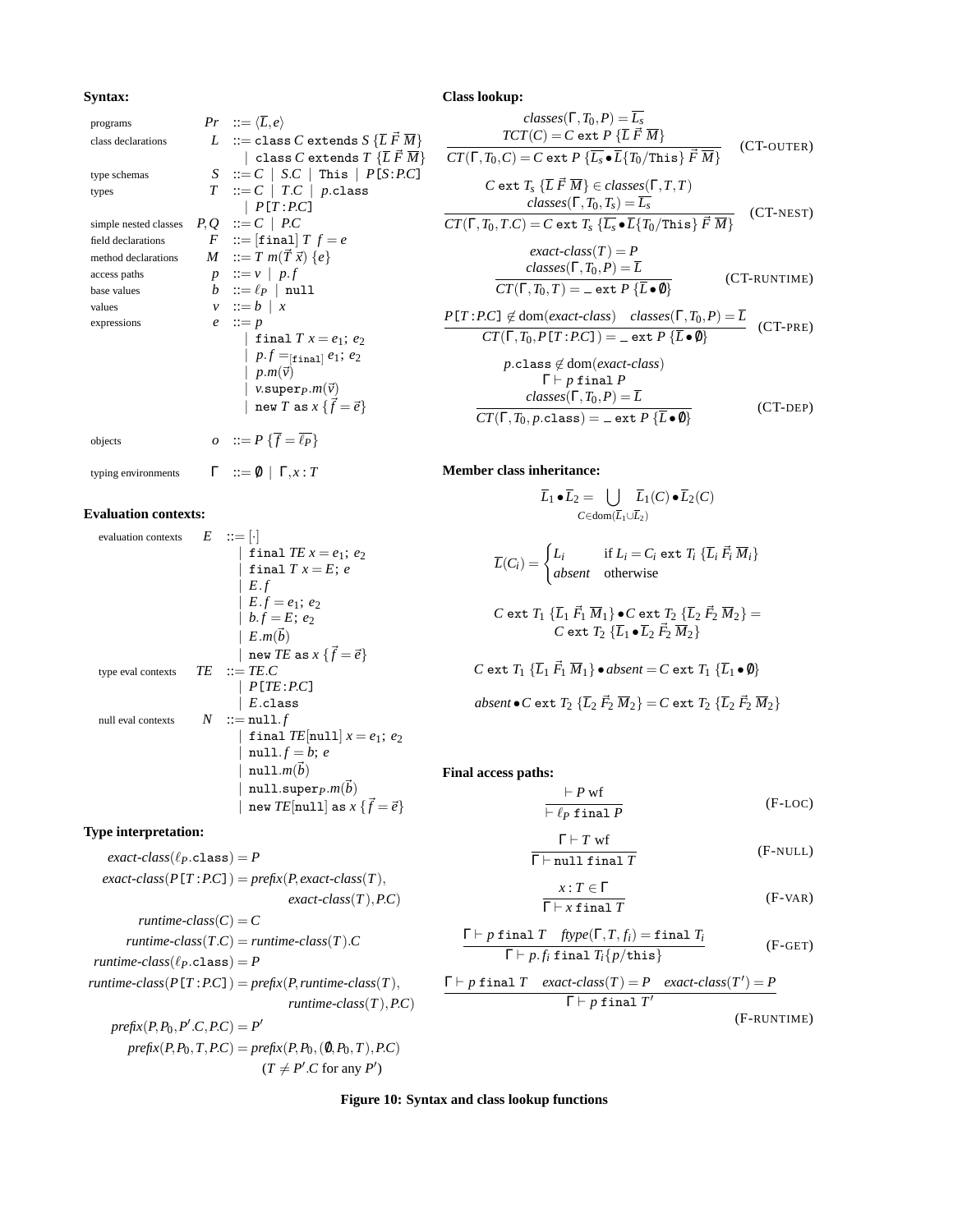## **Superclasses:**

$$
\frac{CT(\Gamma, T, T) = C \text{ ext } T_s \{\overline{L} \ \overline{F} \ \overline{M}\}}{\text{super}(\Gamma, T) = T_s}
$$

**Nested classes:**

$$
\mathit{classes}(\Gamma,T_0,\mathtt{Object})=\emptyset
$$

$$
\frac{CT(\Gamma,T_0,T)=C \text{ ext } T' \{\overline{L} \ \overline{F} \ \overline{M}\}}{classes(\Gamma,T_0,T)=\overline{L}}
$$

**Fields:**

$$
fields(\Gamma, T_0, \text{Object}) = []
$$
\n
$$
CT(\Gamma, T_0, T) = C \text{ ext } T_s \{ \overline{L} \overline{F} \ \overline{M} \}
$$
\n
$$
(T, T_0, T) = T'
$$
\n
$$
fields(\Gamma, T_0, T') = \overline{F'}
$$
\n
$$
fields(\Gamma, T_0, T) = \overline{F'}, \overline{F}
$$
\n
$$
fields(\Gamma, T, T) = [\text{final}] \ \overline{T} \ \overline{f} = \overline{e}
$$
\n
$$
ftype(\Gamma, T, f_i) = [\text{final}] \ \overline{T} \ \overline{f} = \overline{e}
$$
\n
$$
find(\Gamma, T, f_i) = e_i
$$
\n
$$
fields(\Gamma, T, T) = [\text{final}] \ \overline{T} \ \overline{f} = \overline{e}
$$
\n
$$
find(\Gamma, T, T) = [\text{final}] \ \overline{T} \ \overline{f} = \overline{e}
$$
\n
$$
frames(\Gamma, T) = \overline{f}
$$

## **Methods:**

$$
CT(\Gamma, T_0, T) = C \text{ ext } T_s \{\overline{L} \overline{F} \ \overline{M}\}
$$
  
\n
$$
T_r m(\overline{T} \ \overline{x}) \{e\} \in \overline{M}
$$
  
\nmethod $(\Gamma, T_0, T, m) = T_r m(\overline{T} \ \overline{x}) \{e\}$   
\n
$$
CT(\Gamma, T_0, T) = C \text{ ext } T_s \{\overline{L} \overline{F} \ \overline{M}\}
$$
  
\n
$$
T_r m(\overline{T} \ \overline{x}) \{e\} \notin \overline{M}
$$
  
\n
$$
(\Gamma, T_0, T) = T'
$$
  
\nmethod $(\Gamma, T_0, T', m) = M$   
\nmethod $(\Gamma, T_0, T, m) = M$   
\nmethod $(0, T_0, T, m) = T_r m(\overline{T} \ \overline{x}) \{e\}$   
\nmethod $(0, T_0, T, m) = (T, e)$   
\nmethod $(\Gamma, T_0, T, m) = T_r m(\overline{T} \ \overline{x}) \{e\}$   
\nmethod $(\Gamma, T_0, T, m) = T_r m(\overline{T} \ \overline{x}) \{e\}$   
\nmethod $(\Gamma, T_0, T, m) = (\overline{x} \ \overline{x}) \rightarrow T_r$ 

## **Operational semantics:**

 *runtime-class*(*T*) = *P*  
\n
$$
\langle H, \text{final } T \ x = b; e \rangle \longrightarrow \langle H, e\{b/x\} \rangle
$$
\n(R-LET)

$$
\frac{H(\ell_P) = P\{\overline{f} = \overline{b}\}}{\langle H, \ell_P, f_i \rangle \longrightarrow \langle H, b_i \rangle}
$$
 (R-GET)

$$
H(\ell_P) = P\{\overline{f} = \overline{b}\}
$$
  
\n
$$
H' = H[\ell_P := P\{f_1 = b_1, \dots, f_i = b'_i, \dots, f_n = b_n\}]
$$
  
\n
$$
\langle H, \ell_P. f_i = [\text{final}] \ b'_i; e \rangle \longrightarrow \langle H', e \rangle
$$
 (R-SET)

$$
\frac{mbody(P, P, m) = (\vec{x}, e)}{\langle H, \ell_P.m(\vec{b}) \rangle \longrightarrow \langle H, e\{\ell_P/\text{this}, \vec{b}/\vec{x}\} \rangle}
$$
 (R-cALL)

$$
\frac{(0, P, Q) = Q' \quad \text{mbody}(P, Q', m) = (\vec{x}, e)}{\langle H, \ell_P. \text{super}_{Q}.m(\vec{b}) \rangle \longrightarrow \langle H, e\{\ell_P/\text{this}, \vec{b}/\vec{x}\}\rangle}
$$
 (R-SUPER)

 *runtime-class*(*T*) = *P*  
\n*frames*(0, *P*) = 
$$
\vec{f}'
$$
  
\n $\vec{f} \subseteq \vec{f}'$   
\n $\ell_P \notin \text{dom}(H)$   
\n $H' = H[\ell_P = P \{\vec{f}' = \text{null}\}]$   
\n $e'_i = e_i \{\ell_P / x\} \text{ if } f_i \in \vec{f}$   
\n $e'_i = \text{finit}(0, P, f_i) \{\ell_P / \text{this}\} \text{ if } f_i \in \vec{f}' - \vec{f}$   
\n $e'' = \ell_P . \vec{f}' = \text{final } \vec{e'}; \ell_P$   
\n $\langle H, \text{new } T \text{ as } x \{\vec{f} = \vec{e}\} \rangle \longrightarrow \langle H', e'' \rangle$  (R-NEW)

$$
\frac{\langle H, e \rangle \longrightarrow \langle H', e' \rangle}{\langle H, E[e] \rangle \longrightarrow \langle H', E[e'] \rangle} \tag{R-CONG}
$$

$$
\langle H, E[N] \rangle \longrightarrow \langle H, \text{null} \rangle \tag{R-NULL}
$$

## **Dispatch ordering:**

$$
\frac{ord(\Gamma, T) = \vec{T}}{(\Gamma, T, T_i) = T_{i+1}}
$$

$$
ord(\Gamma, \text{Object}) = [\text{Object}]
$$
  
\n
$$
ord(\Gamma, T.C) = ord(\Gamma, T).C, ord(\Gamma, super(\Gamma, T.C))
$$
  
\n
$$
ord(\Gamma, T) = T, ord(\Gamma, super(\Gamma, T))
$$
  
\nwhere  $T \neq 0$  bject and  
\n $T \neq T'.C$  for any  $T'$ 

 $ord(\Gamma, T)$ .*C* is the list of *T'*.*C* such that  $T' \in ord(\Gamma, T)$  and  $\Gamma \vdash T'.C$  wf

## **Figure 11: Member lookup functions and operational semantics**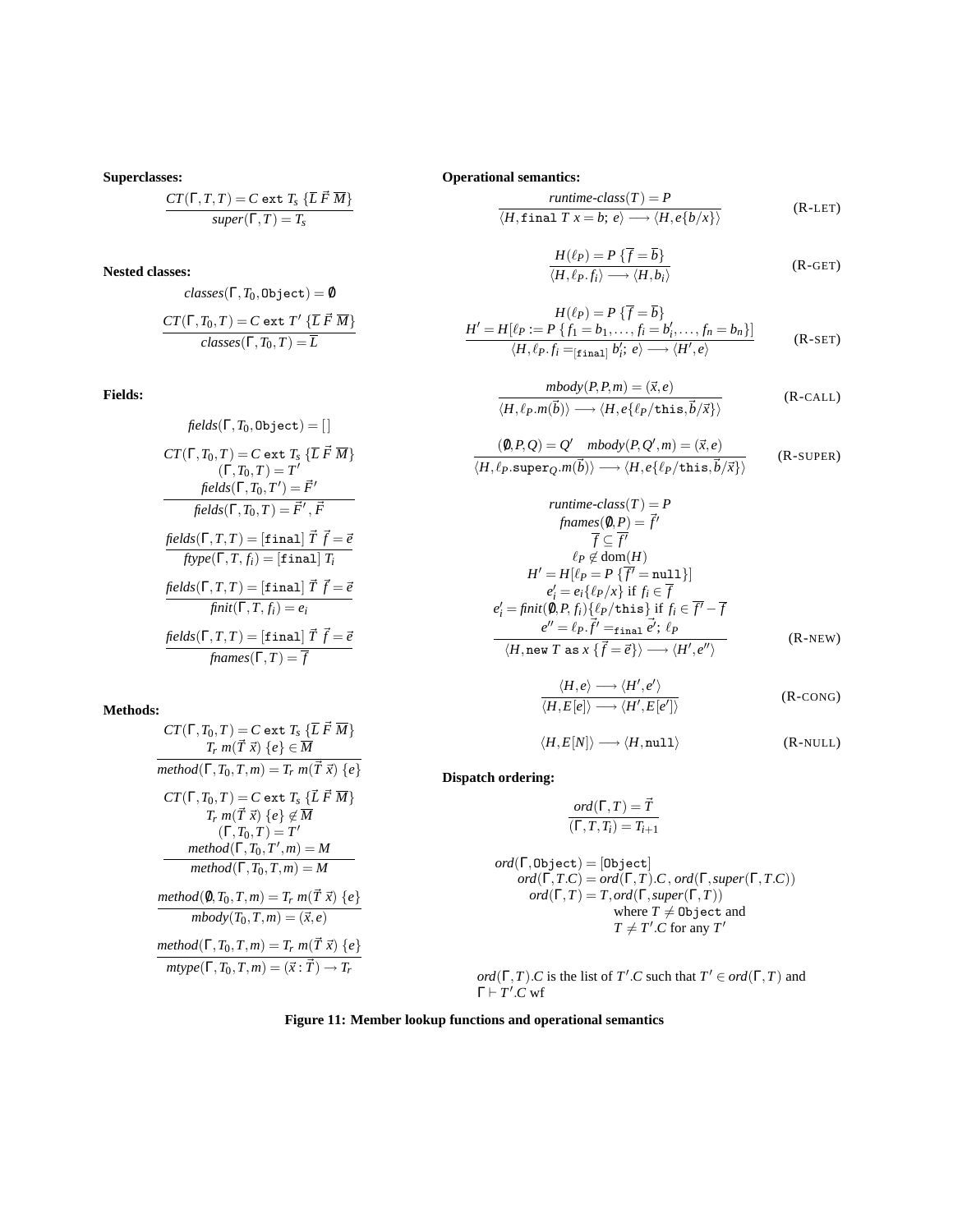cur. To simplify dispatch, a super call is marked with the name of the class lexically *P* containing the call.

Allocation is performed with the new operator. The calculus does not include constructors. Instead, the new operator has an *inline constructor body* that may initialize zero or more fields of the new object. The field initializers may refer to the new object through the variable *x*. Fields not assigned in the inline constructor body are initialized with their default initializers. Field initialization order is left undefined; fields are initialized to null by default. Access to an uninitialized field is treated as a null dereference. A heap *H* maps locations  $\ell_P$  to objects  $\sigma$ , which are simple records annotated with their class type.

For any term *t*, value *v*, and variable *x* we write  $t\{v/x\}$  for the capture-free substitution of  $\nu$  for  $x$  in  $t$ . As is standard practice,  $\alpha$ equivalent terms are identified. We write  $FV(t)$  for the set of free variables in *t*.

## **6.2 Class lookup**

Classes are defined in a fixed top-level class table *TCT* that maps all top-level class names *C* to class declarations *L*. We extend the top-level class table *TCT* to a function *CT*, shown in Figure 10. *CT* returns class declarations not only for top-level class names, but for arbitrary types. Member lookup and subtyping are defined using *CT*.

In addition to the type to lookup, *CT* has two more parameters. Because the language has dependent classes, the *CT* function takes an environment Γ that maps variables to types. Γ is a finite *ordered* list of  $x: T$  pairs in the order in which they came into scope. To be well-formed, an environment Γ may contain at most one pair *x* :*T* for a given *x*.

In addition to returning a class declaration for a type, *CT* also interprets the extends clause of the class declaration, replacing any occurrences of This with the actual enclosing class. This type is passed as the second argument to *CT*. Thus,  $CT(\Gamma, T_0, T)$  returns the interpreted class declaration for *T* in an environment  $Γ$  where  $T_0$  is substituted into the extends clause of member classes of the class declaration. To save space, we write *C* ext *T*  $\{\overline{L} \ \overline{F} \ \overline{M}\}\$  to represent class *C* extends  $T \{ \overline{L} \vec{F} \, \overline{M} \}$ .

Classes inherit member classes of the base class into the body of the derived class. The set  $\overline{L}_1 \bullet \overline{L}_2$ , defined in Figure 10, merges the class bodies of identically named classes in  $\overline{L}_1$  and  $\overline{L}_2$ , creating class declarations for implicit classes when needed. Classes in  $\overline{L}_1$ —classes inherited from the base class—are overridden by classes in  $\overline{L}_2$ —nested classes of the derived class. Fields and methods of classes defined in a base class are *not* copied when the nested class is inherited into the subclass; they can be found by the member lookup functions defined in Figure 11.

The function  $classes(\Gamma, T_0, T)$  defined in Figure 11 returns the set of member classes of  $T$  with  $T_0$  substituted for This in the extends clause of the member classes.

The rules CT-OUTER and CT-NEST define the *CT* function for top-level classes *C* and nested classes *T*.*C*, respectively, using the top-level class table *TCT*. The three rules CT-RUNTIME, CT-PRE, and CT-DEP return class declarations for dependent classes and prefix types. In these rules, the *CT* function returns for type *T* an *anonymous class declaration* whose superclass is a simple class type  $P$  bounding  $T$ .<sup>3</sup> Member classes are copied down into the anonymous class declaration as with top-level and nested classes.

In each rule, the type  $T_0$  is substituted for This in the extends clauses of nested classes. For  $L = C$  ext  $S \{\overline{L} \ \overline{F} \ \overline{M}\}$ , we define  $L\{T_0/\text{This}\}\$  as *C* ext  $S\{T_0/\text{This}\}\{\overline{L}\ \overline{F}\ \overline{M}\}\$ , and we define  $S\{T_0/\text{This}\}\$ as:

$$
C\{T_0/\text{This}\} = C
$$
  
\n
$$
S.C\{T_0/\text{This}\} = S\{T_0/\text{This}\}.C
$$
  
\n
$$
\text{This}\{T_0/\text{This}\} = T_0
$$
  
\n
$$
P[S:PC]\{T_0/\text{This}\} = prefix(P, P', P', PC)
$$
  
\n
$$
\text{where } S\{T_0/\text{This}\} = P'
$$
  
\n
$$
P[S:PC]\{T_0/\text{This}\} = P[T:PC]
$$
  
\n
$$
\text{where } S\{T_0/\text{This}\} = T \neq P'
$$
  
\nfor any P'

The function *prefix* is defined in Figure 10 and is used to ensure the type produced by the substitution is well-formed.

The rule CT-RUNTIME defines class lookup for types whose exact run-time class can be determined statically. The partial function *exact*-*class*, defined in Figure 10, returns a simple class type *P* for these types. *exact*-*class* is only defined only for dependent classes and prefix types containing access paths of the form  $\ell_P$ .class. Since these types are not valid surface syntax CT-RUNTIME is not used when type-checking the program, but is needed to prove the type system sound.

The rule CT-PRE defines class lookup for prefix types *P*[*T* :*P*.*C*] whose run-time class is *not* statically known. An anonymous class declaration whose superclass is *P* is returned.

Similarly, the rule CT-DEP defines class lookup for dependent classes *p*.class whose run-time class is *not* statically known by returning an anonymous class declaration whose superclass is the declared type of *p*.

The judgment  $\Gamma \vdash p$  final *T*, defined in Figure 10, is used to check that an access path has type *T* and is immutable. The rules for  $\Gamma \vdash p$  final *T* and for  $CT(\Gamma, T_0, T)$  are mutually recursive (via the definition *ftype*, defined in Figure 11). For a dependent class *p*.class to be well-formed, the static type of *p* must be a simple type *P*; this restriction is sufficient to ensure the definition of *CT* for dependent classes is well-founded. As in [29], we wish to ensure that no type information is lost when typing a final access path so that we can tightly bound *p*.class. Consequently, there is no subsumption rule that can be used to prove  $\Gamma \vdash p$  final *T*. Rules F-LOC and F-VAR bound the types of locations and local variables, respectively. F-LOC requires that the type of the location  $\ell_P$  be well-formed according to the rules in Figure 13. Rule F-NULL states that the null value may have any type. Rule F-GET uses the *ftype* function to retrieve the type of the field. The target of a field access in a final access path must be final. Finally, the rule F-RUNTIME permits two types with the same run-time class (if statically known) to be considered to have the same type.

#### **6.3 Method and field lookup**

Method and field lookup functions are defined in Figure 11. The functions are defined using the linearization of superclasses described informally in Section 3. The ordering, *ord*(Γ,*T*), is defined so that classes that *T* overrides occur before *T*'s declared superclass, *super*( $\Gamma$ , $T$ ). The function is used to iterate through the superclasses to locate the most-specific method or field definition.

In Figure 11, the function  $\text{fields}(\Gamma, T_0, T)$  returns all fields declared in class  $T_0$  or superclasses of  $T_0$ , iterating through superclasses of  $T_0$  using the function, beginning with  $T$ . Auxiliary functions *ftype*, *finit*, and *fnames* are defined from *fields* to return the type of a given field, the initializer of a field, and the set of all field names for a given class, respectively. The function *method*( $\Gamma$ ,  $T_0$ ,  $T$ ,  $m$ ) returns the most-specific method declara-

<sup>3</sup>Anonymous class declarations should not be confused with Java anonymous classes.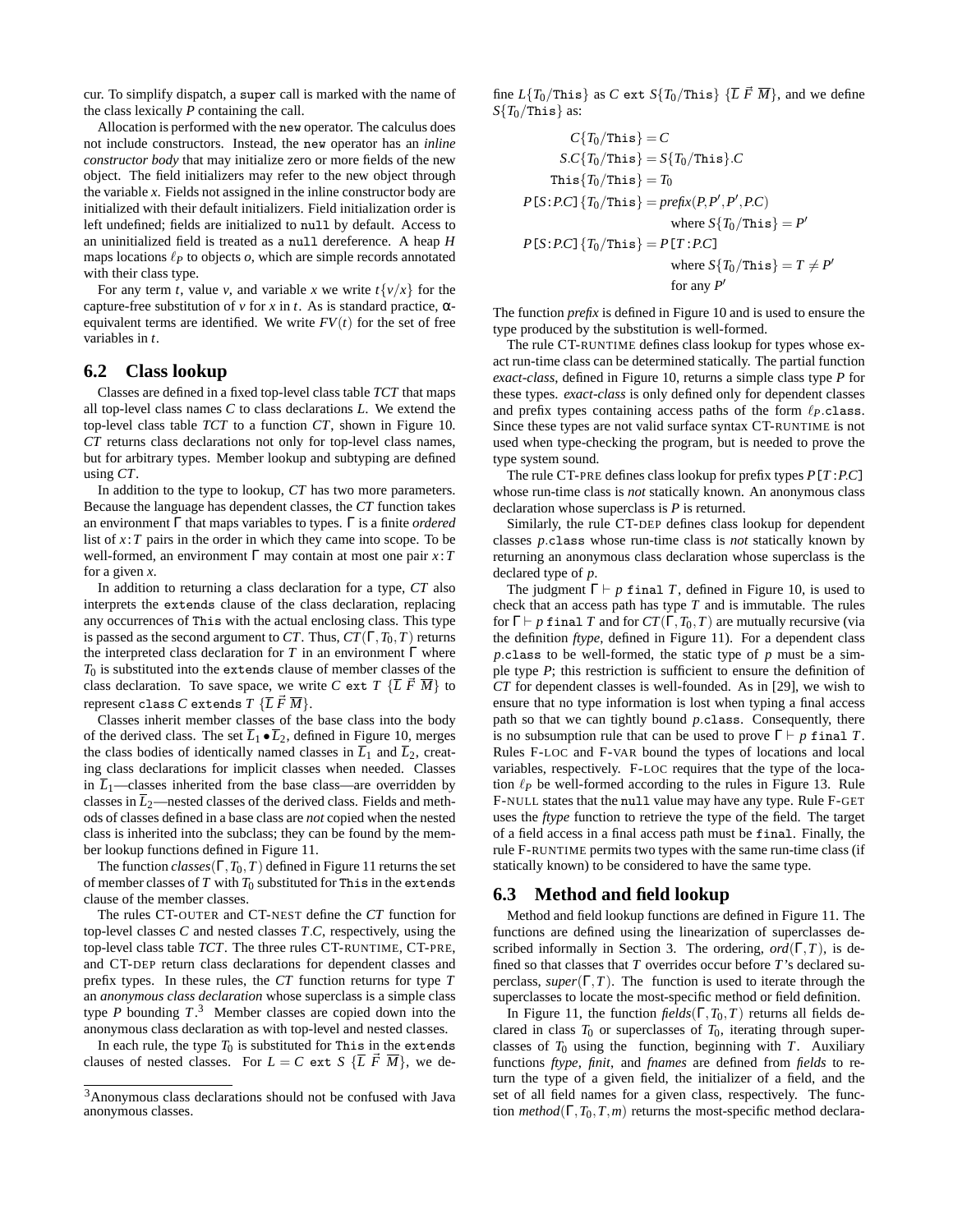$$
super(\Gamma, T) = T'
$$
  
\n
$$
\Gamma \vdash T \leq T'
$$
 ( $\leq$ -EXTENDS)

$$
\frac{\Gamma \vdash T \leq T'}{\Gamma \vdash T.C \leq T'.C}
$$
 (≤-NEST)

$$
\frac{exact\text{-}class(T) = P \quad exact\text{-}class(T') = P}{\Gamma \vdash T \leq T'} \qquad (\leq\text{-RUNTIME})
$$

#### **Figure 12: Subtyping**

tion for method  $m$ , iterating through the superclasses of  $T_0$ , beginning with *T*. Functions *mbody* and *mtype* return the method body and method type, respectively, for a method.

### **6.4 Operational semantics**

The operational semantics of the language are given in Figure 11. The semantics are defined using a reduction relation  $\longrightarrow$  that maps a configuration of a heap *H* and expression *e* to a new configuration. A heap *H* is a function from memory locations  $\ell_P$  to objects  $P \{ \overline{f} =$  $\overline{\ell_{P'}}$ . The notation  $\langle H, e \rangle \longrightarrow \langle H', e' \rangle$  means that expression *e* and heap  $H$  step to expression  $e'$  and heap  $H'$ . The initial configuration for program  $\langle TCT, e \rangle$  is  $\langle \emptyset, e \rangle$ . Final configurations are of the form  $\langle H, \ell_P \rangle$  or  $\langle H, \text{null} \rangle$ .

The reduction rules are mostly straightforward. R-CALL and R-SUPER use the *mbody* function defined in Figure 10 to locate the most specific implementation of *m*. Recall that super calls are annotated with the name of lexically enclosing class containing the call. R-SUPER uses the function, defined in Figure 11 to start the search for the method body at the next-most specific method after the lexically enclosing class *Q*.

For a new *T* as *x* expression, R-NEW allocates an object of the run-time class *P* of type *T*. The rule initializes all fields of the new object to null and then steps to a sequence of field assignments to initialize the expression, and finally evaluates to the location of the newly allocated object. The field assignments are annotated with the keyword final to indicate that it is permitted to assign to final fields. Since final assignments are not permitted in the surface syntax, final fields may only be assigned once. The field initializers  $\vec{e}$  appearing explicitly in the new expression are evaluated with the new location substituted for *x*. The other fields of the object are initialized using the default initializers  $\vec{e'}$  with the new location substituted for this.

The run-time class of *T* is computed using the function *runtime*-*class*, defined in Figure 10. For prefix types *P*[*T* 0 :*P*.*C*], *runtime*-*class* uses the *prefix* function to compute the run-time class of the prefix type by iterating through the superclasses of  $T'$  until a class overriding *P*.*C* is found; the container of this class is the run-time class of the prefix type.

Order of evaluation is captured by an evaluation context *E* (an expression with a hole  $[\cdot]$ ) and the congruence rule R-CONG. The rule R-NULL propagates a dereference of a null pointer out through the evaluation contexts, simulating a Java NullPointer-Exception.

### **6.5 Static semantics**

The static semantics of the language are defined by rules for subtyping, type well-formedness, typing, and conformance.

#### **Subtyping**

The subtyping relation is the smallest reflexive, transitive relation consistent with the rules in Figure 12. Rule  $\leq$ -EXTENDS says that a class is a subtype of its declared superclass. The subtyping re-

$$
\frac{C \in \text{dom}(TCT)}{\Gamma \vdash C \text{ wf}} \qquad (\text{WF-OUTER})
$$

$$
\Gamma \vdash T \text{ wf}
$$
\n
$$
classes(\Gamma, T, T) = \overline{L_s}
$$
\n
$$
\underline{C \text{ ext } T_s \{\overline{L} \ \overline{F} \ \overline{M}\} \in \overline{L_s}}
$$
\n
$$
\Gamma \vdash T.C \text{ wf}
$$
\n(WF-NEST)

 $Γ ⊢ p$  final *P*  $\sqrt{\Gamma + p_{\text{c}}$  class wf (WF-DEP)

$$
\frac{\Gamma \vdash P.C \text{ wf} \quad \Gamma \vdash T \text{ wf} \quad \text{is-exact}(T) \quad \Gamma \vdash T \leq P.C}{\Gamma \vdash P[T:P.C] \text{ wf}} \quad (\text{WF-PRE})
$$

$$
is\text{-}exact(T) = \begin{cases} false & \text{if } T = C \vee T = T'.C\\ true & \text{otherwise} \end{cases}
$$

#### **Figure 13: Type well-formedness**

lationships for dependent classes and prefix types are covered by  $\leq$ -EXTENDS. Rule  $\leq$ -NEST says that a nested class *C* in *T* is a subclass of the class C in  $T'$  that it overrides. Finally, rule  $\leq$ -RUNTIME states that two types are subtypes of each other if their run-time classes are equal.

#### **Type well-formedness**

Since types may depend on variables, we define type wellformedness in Figure 13 with respect to an environment Γ, written  $\Gamma \vdash T$  wf. A non-dependent type is well-formed if a class declaration for it can be located through the *TCT*. A dependent class *p*.class is well-formed if *p* is final and has a simple nondependent class type *P*. A prefix type  $P[T : P.C]$  is well-formed if its subterms are well-formed and if *T* is an *exact type* and is also a subtype of *P*.*C*. The last requirement ensures the run-time class of the type can be determined.

A type is *exact* if it is a dependent class or a prefix type. The subtyping rules ensure that no type can be proved a subtype of an exact type. This restriction ensures that a variable of type *p*.class can be assigned only values with the same run-time class as the object referred to by *p*. The restriction does not limit expressiveness since non-exact prefix types can be desugared to either exact prefix types or to non-prefix types.

#### **Typing**

The typing rules are shown in Figure 14. The typing context consists of an environment Γ. The typing judgment  $\Gamma \vdash e : T$  is used to type-check expressions.

Rules T-NULL and T-VAR are standard. The rule T-LOC allows a location of type *P* to be used as a member of any type *T* where *runtime-class* $(T) = P$ . This rule helps to ensure types are preserved across the evaluation of a new expression.

The rule T-LET type-checks a local variable initialization expression. The declared type *T* must be well-formed in the environment Γ. The expression e' following the declaration is type-checked with the new variable in scope. The type of  $e'$  must be well-formed in the *original* environment to ensure that its type does not depend on the new variable, which is not in scope outside of  $e'$ .

Rules T-GET and T-SET use the *ftype* function to retrieve the type of the field. The target of a field access or assignment must be a final path, permitting substitution to be performed on the field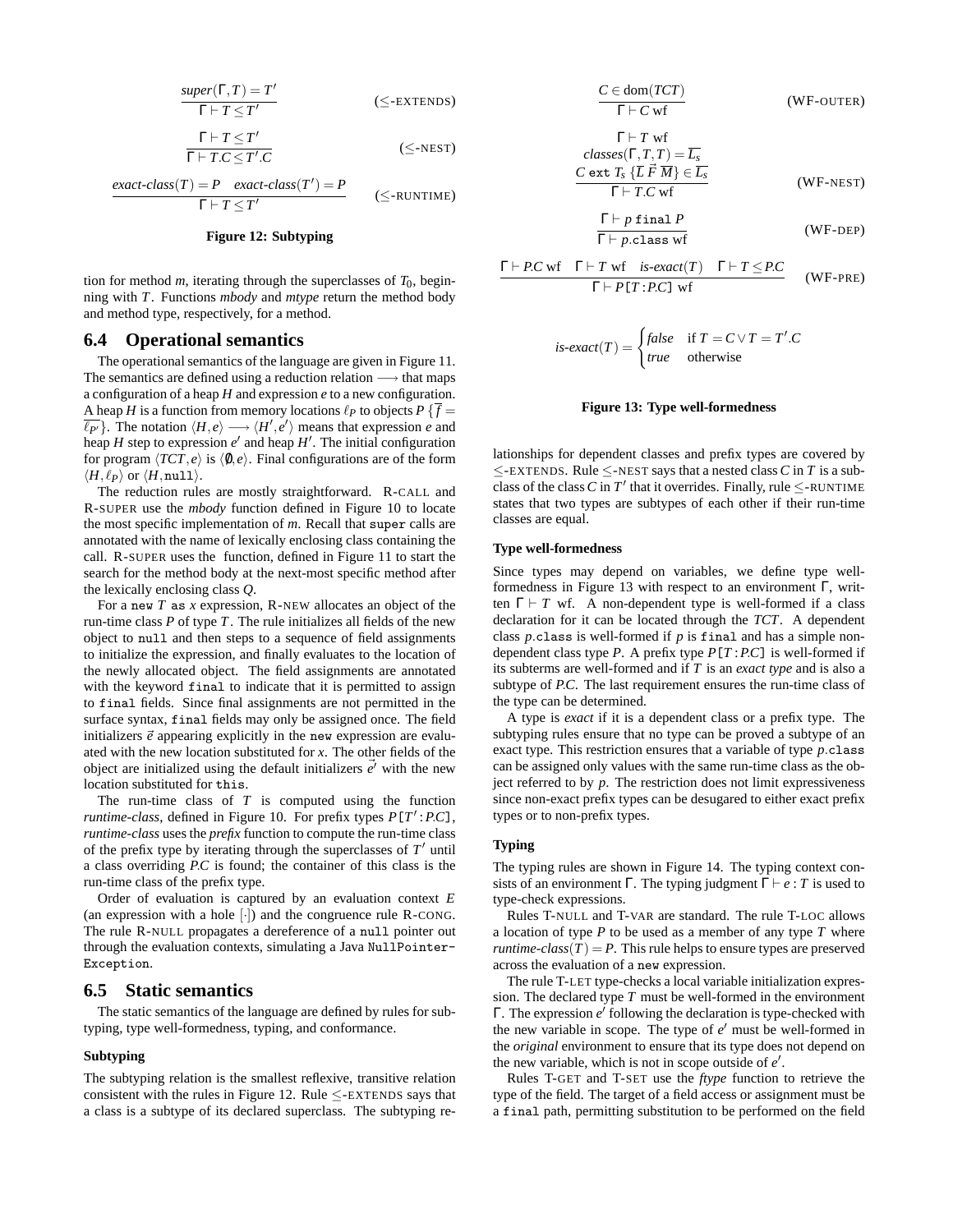*runtime-class*(
$$
T
$$
) =  $P$  +  $T$  wf +  $P$  wf  
+  $\ell_P$  :  $T$  (T-LOC)

$$
\frac{\Gamma \vdash T \text{ wf}}{\Gamma \vdash \text{null}: T}
$$
 (T-NULL)

$$
\frac{x: T \in \Gamma}{\Gamma \vdash x: T} \tag{T-VAR}
$$

$$
\frac{\Gamma \vdash e : T \quad \Gamma, x : T \vdash e' : T' \quad \Gamma \vdash T \text{ wf} \quad \Gamma \vdash T' \text{ wf} \quad x \notin \text{dom}(\Gamma)}{\Gamma \vdash \text{final } T \ x = e; \ e' : T'}
$$
\n(T-LET)

$$
\frac{\Gamma \vdash p \text{ final } T \quad \text{ftype}(\Gamma, T, f_i) = [\text{final}] \ T_i}{\Gamma \vdash p \cdot f_i : T_i\{p/\text{this}\}}
$$
\n(T-GET)

$$
\Gamma \vdash p \text{ final } T
$$
\n
$$
\Gamma \vdash e : T_i\{p/\text{this}\}
$$
\n
$$
ftype(\Gamma, T, f_i) = [\text{final}] T_i
$$
\n
$$
\frac{\Gamma \vdash e' : T'}{\Gamma \vdash p . f_i = [\text{final}] e; e' : T'}
$$
\n(T-SET)

#### $Γ ⊢ p$  final *T*  $mtype(\Gamma, T, T, m) = (\vec{x} : \vec{T}) \rightarrow T'$  $\Gamma \vdash \vec{v} : \vec{T} \{p/\texttt{this}, \vec{v}/\vec{x}\}$  $\Gamma \vdash p.m(\vec{v}) : T'\{p/\texttt{this},\vec{v}/\vec{x}\}$ (T-CALL)

$$
\Gamma \vdash P \text{ wf}\Gamma \vdash v_0 : Pmtype(\Gamma, P, super(P), m) = (\vec{x} : \vec{T}) \rightarrow T'\Gamma \vdash \vec{v} : \vec{T} \{v_0/\text{this}, \vec{v}/\vec{x}\}\Gamma \vdash v_0.\text{super}_{P}.m(\vec{v}) : T'\{v_0/\text{this}, \vec{v}/\vec{x}\}
$$
(T-SUPER)

$$
ftype(\Gamma, T, \overline{f}) = \overline{T}
$$
  
\n
$$
\Gamma, x : T \vdash \overline{e} : \overline{T} \{x/\text{this}\}
$$
  
\n
$$
\Gamma \vdash \text{new } T \text{ as } x \{ \overline{f} = \overline{e} \} : T
$$
 (T-NEW)

$$
\frac{\Gamma \vdash p \text{ final } P}{\Gamma \vdash p : p \text{.class}} \tag{T-DEP}
$$

$$
\frac{\Gamma \vdash e : T \quad \Gamma \vdash T \le T'}{\Gamma \vdash e : T'}
$$
\n
$$
(T-\le)
$$

#### **Figure 14: Static semantics**

 $\sqrt{2}$ 

type: occurrences of this in the field type are replaced with the actual target *p*. Rule T-SET permits assignment to final fields, but only for assignments annotated with final. This enables final fields to be initialized, but not assigned to arbitrarily.

Rules T-CALL and T-SUPER are used to check calls. The function *mtype* returns the method's type. The method type may depend on this or on its parameters  $\vec{x}$ , which are considered part of the method type. The receiver must be final to permit substitution for argument and return types dependent on this. The arguments are also substituted into the type.

Rule T-NEW is used to check a new expression. The fields used in the inline constructor body must be declared in the class being allocated and the initializers must have the appropriate types. Since the initializers use  $x$  to refer to the newly allocated object,  $x$  is substituted for this in the field types.

Rule T-DEP allows any final access path with a simple nested class type to take on a dependent type. Finally, rule  $T \leq$  is the usual subsumption rule for subtyping.

#### **Declarations**

To initiate type-checking, declarations are checked as shown in Figure 15. The program is checked with rule OK-PROGRAM, which checks every class in the *TCT* and type-checks the "main" expression *e* in an empty environment.

Rule OK-CLASS type-checks a class declaration of the form *C* ext *S*  $\{\overline{L} \ \overline{F} \ \overline{M}\}$ , nested within a class *P*, where *P* is possibly ε (i.e., *C* is top-level). Type-checking recurses on all member declarations including nested classes. The rule also checks member classes and methods for conformance with the corresponding declarations in their superclass. To ensure no other type can be proved a subtype of a dependent class or of a prefix type, it is required that a class cannot be declared to extend the type schema This or any prefix of This. This requirement is enforced by substituting this.class for the schema This in the superclass *S*; and checking that this type is well-formed and not an exact type.

Rule OV-CLASS checks that a class declaration conforms to any class declarations it overrides. When overriding a class with superclass  $T_s$ , it is required that the new superclass

$$
\frac{\vdash \overline{L} \text{ ok in } \varepsilon \quad \vdash e : T}{\vdash \langle \overline{L}, e \rangle \text{ ok}} \qquad \qquad \text{(OK-PROGRAM)}
$$
\n
$$
\vdash \overline{L} \text{ ok in } P.C
$$
\n
$$
\vdash \overline{F} \text{ ok in } P.C
$$
\n
$$
\vdash \overline{M} \text{ ok in } P.C
$$
\n
$$
\text{classes}(0, S\{P/\text{This}\}, S\{P/\text{This}\}) = \overline{L_s}
$$
\n
$$
C \in \text{dom}(\overline{L}) \land C \in \text{dom}(\overline{L_s})
$$
\n
$$
\Rightarrow \vdash L(C) \text{ in } P.C \text{ overrides class of } S\{P/\text{This}\}
$$
\n
$$
\vdash \overline{M} \text{ in } P.C \text{ overrides method of } S\{P/\text{This}\}
$$
\n
$$
\text{this}: P \vdash S\{\text{this.class}/\text{This}\} \text{ of}
$$
\n
$$
\neg \text{is-exact}(S\{\text{this.class}/\text{This}\})
$$
\n
$$
\vdash C \text{ext } S\{\overline{L} \overline{F} \overline{M}\} \text{ ok in } P \qquad \qquad \text{(OK-CLASS)}
$$

*super*({this : *Ps*},this.class.*C*) = *T<sup>s</sup> classes*(0/,*S*{*P*/This},*S*{*P*/This}) = *L<sup>s</sup> C* ∈ dom(*L*)∧*C* ∈ dom(*Ls*) ⇒ ` *L*(*C*) in *P*.*C* overrides class of *S*{*P*/This} ` *M* in *P*.*C* overrides method of *Ps*.*C* this:*P* ` *S*{this.class/This} ≤*T<sup>s</sup>* ` *C* ext *S* {*L* ~*F M*} in *P* overrides class of *P<sup>s</sup>* (OV-CLASS) this:*P* ` *T* wf this:*P* ` *e* : *T* ` [final] *T f* = *e* ok in *P* (OK-FIELD) this:*P*,*x*<sup>1</sup> :*T*1,...,*xi*−<sup>1</sup> :*Ti*−<sup>1</sup> ` *T<sup>i</sup>* wf this:*P*,~*x* :~*T* ` *T*<sup>0</sup> wf this:*P*,~*x* :~*T* ` *e* : *T*<sup>0</sup> ` *T*<sup>0</sup> *m*(~*T* ~*x*) {*e*} ok in *P* (OK-METHOD) *mtype*(0/,*P*,*Ps*,*m*) = (~*x* 0 :*T*~ <sup>0</sup>) → *T* 0 0 ⇒ *T*~ <sup>0</sup> = ~*T*{ ~*x* <sup>0</sup>/~*x*} ∧*T* 0 <sup>0</sup> = *T*0{ ~*x* <sup>0</sup>/~*x*} *P* ` *T*<sup>0</sup> *m*(~*T* ~*x*) {*e*} overrides method of *P<sup>s</sup>* (OV-METHOD)

#### **Figure 15: Checking declarations**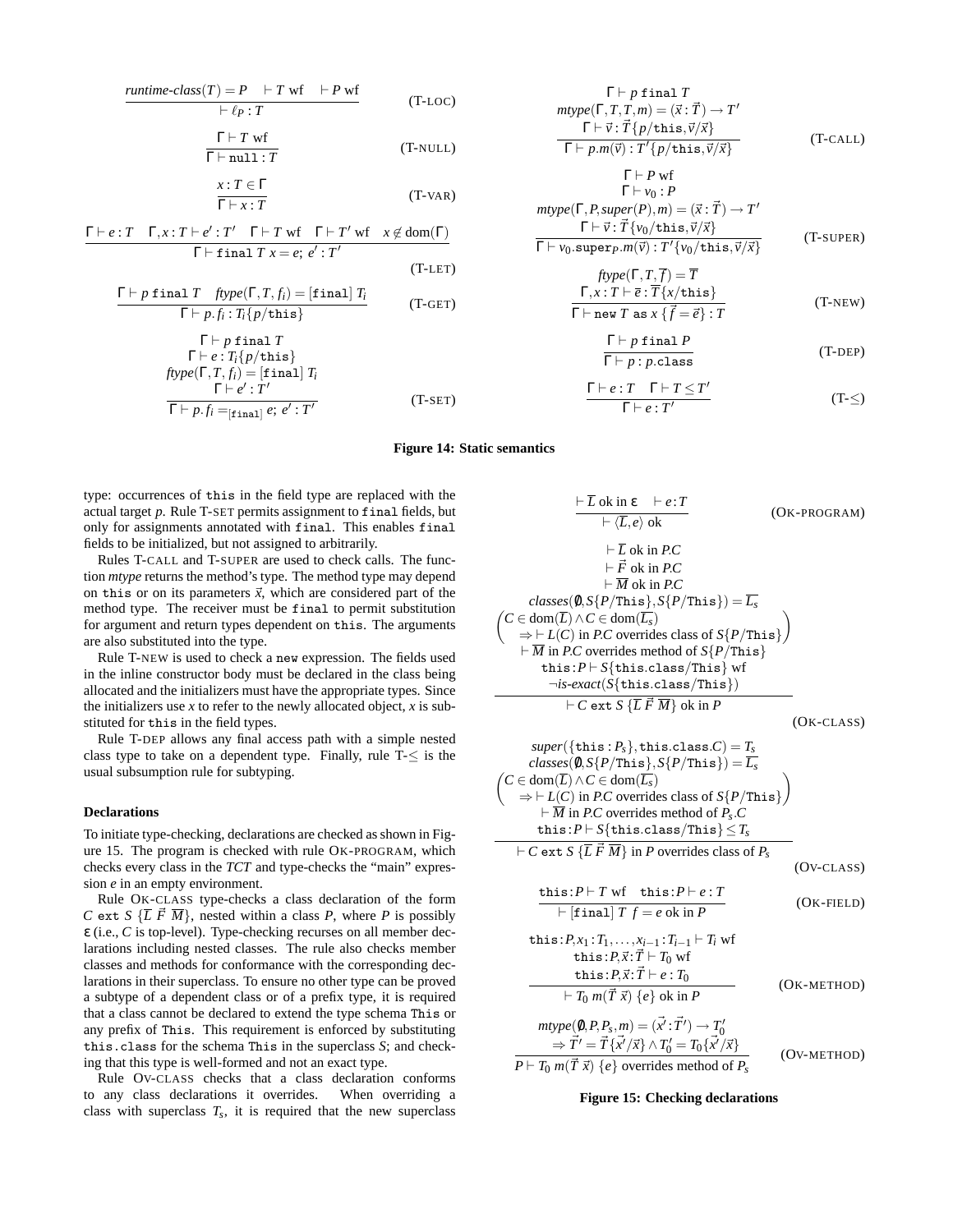$S\{\text{this.class}/\text{This}\}\$  be a subtype of  $T_s$  in the typing environment this:*P*. This restriction differentiates nested class overriding from arbitrary multiple inheritance.

Rule OK-FIELD states that in the body of class *P*, a field declaration of the form  $[\text{final}]$  *T*  $f = e$  type-checks if the type *T* is well-formed and the initializer *e* type-checks in an environment where this has type *P*. For simplicity, we assume a field named *f* is declared at most once in the program, and we assume all methods and nested classes are uniquely named up to overriding.

Rule OK-METHOD checks that each parameter type  $T_i$  is wellformed in an environment that includes only this and the parameters to the left of *Ti* . The method body must have the same type as the declared return type. As in Java, method types are invariant; OV-METHOD enforces this requirement.

## **6.6 Soundness**

Our soundness proof is structurally similar to the proof of soundness for Featherweight Java (FJ) [16]. The proof uses the standard technique of proving subject reduction and progress lemmas [37]. The key lemmas are stated here. The complete proof is available in a technical report [26].

#### **Subject reduction**

Because expressions in our language are evaluated in a heap, to state the subject reduction lemma, we first define a well-typedness condition for heaps and for configurations  $\langle H, e \rangle$ .

**Definition 6.1** (Well-typed heaps) A heap *H* is *well-typed* if for any memory location  $\ell_P \in \text{dom}(H)$ ,

- $H(\ell_P) = P \{ \overline{f} = \overline{\ell_{P'}} \},$
- $ftype(0, P, \overline{f}) = \overline{T}$ ,
- $\bullet \vdash \overline{\ell_{P'}} : \overline{T} {\ell_P{\text{-this}}},$  and
- $\overline{\ell_{P'}} \subseteq \text{dom}(H)$

**Definition 6.2** (Well-formed configurations) A configuration  $\langle H, e \rangle$  is *well-formed* if *H* is well-typed and for any location  $\ell_P$ free in  $e, \ell_P \in \text{dom}(H)$ .

The subject reduction lemma states that a step taken in the evaluation of a well-formed configuration results in a well-formed configuration.

**Lemma 6.3** (Subject reduction) Suppose  $\vdash e : T$ ,  $\langle H, e \rangle$  is wellformed, and  $\langle H, e \rangle \longrightarrow \langle H', e' \rangle$ . Then  $\vdash e' : T$  and  $\langle H', e' \rangle$  is wellformed.

#### **Progress**

The progress lemma states that for any well-formed configuration  $\langle H, e \rangle$ , either *e* is a base value  $\ell_P$  or null, or  $\langle H, e \rangle$  can make a step according to the operational semantics.

**Lemma 6.4** (Progress) If  $\vdash e : T$ ,  $\vdash T$  wf,  $\langle H, e \rangle$  is well-formed, then either  $e = b$  or there is a configuration  $\langle H', e' \rangle$  such that  $\langle H, e \rangle \longrightarrow \langle H', e' \rangle.$ 

#### **Soundness**

Finally, we define the normal form of a configuration, define wellformedness for programs, and state the soundness theorem.

**Definition 6.5** (Normal forms) A configuration  $\langle H, e \rangle$  is in *normal form* if there is no  $\langle H', e' \rangle$  such that  $\langle H, e \rangle \longrightarrow \langle H', e' \rangle$ .

**Definition 6.6** A program  $Pr = \langle TCT, e \rangle$  is *well-formed* if  $\vdash$ *TCT* ok and  $0 \vdash e : T$  for some *T* such that  $0 \vdash T$  wf.

**Theorem 6.7** (Soundness) Given a well-formed program  $Pr =$  $\langle TCT, e \rangle$ , if the configuration  $\langle \emptyset, e \rangle$  is well-formed and  $\vdash e : T$ , and if  $\langle H', e' \rangle$  is a normal form such that  $\langle 0, e \rangle \longrightarrow^* \langle H', e' \rangle$ , then *e'* is either a location  $\ell_P \in \text{dom}(H')$  or null and  $\vdash e' : T$ .

## **7. RELATED WORK**

Over the past decade a number of mechanisms have been proposed to provide object-oriented languages with additional extensibility. Nested inheritance uses ideas from many of these other mechanisms to create a flexible and largely transparent mechanism for code reuse.

#### **Virtual classes**

Nested inheritance is related to virtual types and virtual classes. Virtual types were originally developed for the language Beta [21, 22], primarily as a mechanism for generic programming rather than for extensibility. Later work proposed virtual types as a means of providing genericity in Java [35].

Nested classes in Jx are similar, but not identical, to virtual classes. Unlike virtual classes, nested classes in Jx are attributes of their enclosing class, not attributes of *instances* of their enclosing class. Suppose class A has a nested class B and that a1 and a2 are references to instances of possibly distinct subclasses of A. The virtual classes a1.B and a2.B are distinct classes. In contrast, the Jx types a1.class.B and a2.class.B may be considered equivalent if it can be proved, either statically or at run-time, that a1 and a2 refer to instances of the same class.

Virtual types are not statically safe because they permit method parameter types to change covariantly with subtyping, rather than contravariantly. Beta and other languages with virtual types insert run-time checks when a method invocation cannot be statically proved sound. Dependent classes in Jx provide the expressive power of covariant method parameter types without introducing unsoundness. Recent work on type-safe variants of virtual types has limited method parameter types to be invariant [36] and used *self types* [4] as discussed below.

Nested inheritance supports a form of virtual superclasses; nested classes may extend other nested classes referred to by This, providing mixin-like functionality. The language Beta does not support virtual superclasses, but gbeta [8] does.

As discussed in Section 3, nested inheritance does not support generic types. A nested class may only be declared a subtype of another type (via the class's extends clause), not *equal* to another type. Generic types may be used to provide genericity, which is already supported in Java through parameterized types. To ensure inheritance relationships can be determined statically, a virtual type in Beta may be inherited from only if it is *final bound*. Since nested classes in Jx are static, Jx does not permit inheritance from dependent classes, ensuring a static inheritance hierarchy.

Igarashi and Pierce [15] model the semantics of virtual types and several variants in a typed lambda-calculus with subtyping and dependent types.

The work most closely related to nested inheritance is Odersky et al.'s language Scala [28, 39], which supports scalable extensibility through a statically safe virtual type mechanism and path-dependent types similar to Jx's dependent classes. However, Scala's path dependent type *p*.type is a singleton type containing only the value named by access path  $p$ ; our  $p$ .class is not a singleton:  $new x.class(...)$ , for instance, creates a new object of type x.class distinct from the object referred to by *p*. This difference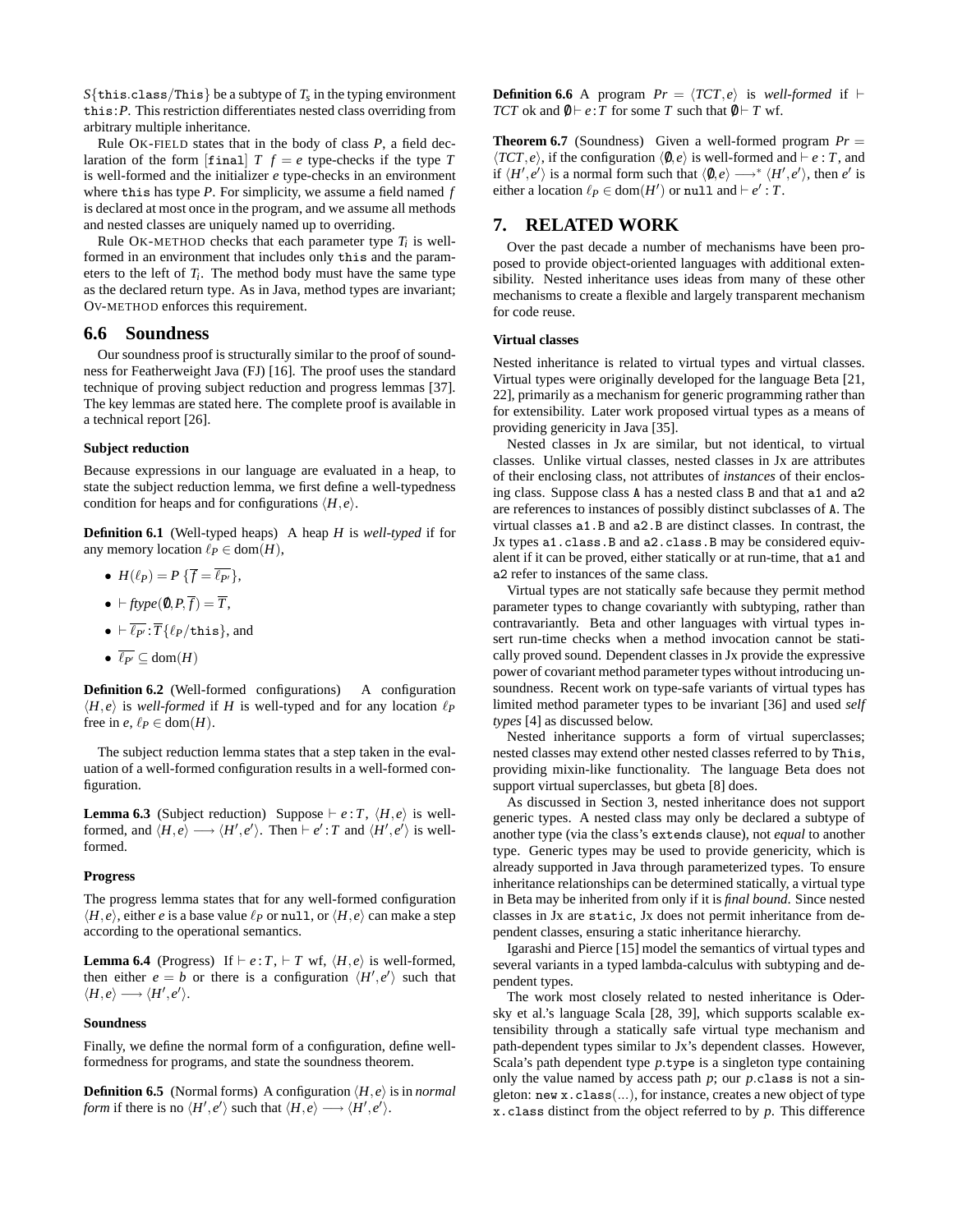gives Jx more flexibility, while preserving type soundness. Scala has no analogue to prefix types.

Scala permits extensions to be composed through mixins. Jx supports mixin-like functionality via virtual superclasses. With nested inheritance, several mixins can be applied at once to a collection of nested classes by overriding the base class (or base package) of their container. In contrast, Scala requires the programmer to explicitly name the superclass of each individual mixin when it is applied.

#### **Family polymorphism**

Ernst [9] introduces the term *family polymorphism* to describe polymorphism that allows reuse of groups of mutually dependent classes, that is a *family* of classes. The basic idea is to use an object as a repository for a family of classes. Virtual classes of the same object are considered part of the same family. The language gbeta [8], as well as Scala [28], described above, provides family polymorphism using a dependent type system that prevents the confusion of classes from different families. Nested inheritance is a limited form of family polymorphism. In the original formulation, each *object* defines a distinct family consisting of its nested classes. With nested inheritance, since nested classes are associated with an enclosing class rather than with an instance of the enclosing class, each *class* defines a distinct family. Thus, nested inheritance permits only a finite number of families. However, consider the case of a class A with nested class B and references a1 and a2 of type A. If a1.class and a2.class cannot be shown statically to have the same type, then a1.class.B and a2.class.B may be considered to be of distinct families, although at run-time they may be of the same family. Jx allows objects to be passed between the two families by casting a1.class to a2.class or vice versa. This added flexibility enables greater reuse. Moreover, using prefix types, a family need not be identified solely be a single object. In gbeta, an explicit representative of the family must be passed around. It lacks an analogy to prefix types, which enable a member of a family to unambiguously identify that family.

Delegation layers [31] use virtual classes and delegation to provide family polymorphism, solving many of the problems of mixin layers. With normal inheritance and virtual classes, when a method is not implemented by a class, the call is dispatched to the superclass. With delegation, the superclass view of an object may be implemented by another *object*. Methods are dispatched through a chain of delegate objects rather than through the class hierarchy. Delegation layers provide much of the same power as nested inheritance. Since delegates are associated with objects at run-time rather than at compile-time, delegation allows objects to be composed more flexibly than with mixins or with nested inheritance. However, no formal semantics has been given for delegation layers, and because delegation layers rely on virtual classes, they are not statically type-safe.

#### **Higher-order hierarchies**

Nested inheritance is similar to Ernst's higher-order hierarchies [10]. Like nested inheritance, higher-order hierarchies support family polymorphism. Additionally, when a subclass A2 overrides a nested class B of A2's base class A, the overriding class A2.B inherits from A.B. However, unlike nested inheritance, there is no subtyping relationship between A.B and A2.B. By ensuring A2.B is a subtype of A.B, nested inheritance permits more code reuse. Like nested inheritance, the inheritance hierarchy can be modified by overriding the superclass of a nested class.

#### **Other nested types**

Nested classes originated with Simula [7].

Igarashi and Pierce [17] present a formalization of Java's inner classes, using Featherweight Java [16]. An instance of a Java inner class holds a reference to its enclosing instance. If inner classes are permitted in Jx, a translation similar to Igarashi and Pierce's can be applied, where if inner class C has an immediately enclosing instance of class P, then the translation of C has a final field of type P[this.class].

Odersky and Zenger [30] propose nested types, which combine the abstraction properties of ML-style modules with support, through encoding, for object-oriented constructs like virtual types, self types, and covariant families of classes.

#### **Self types and matching**

Bruce et al. [5, 3] introduce *matching* as an alternative to subtyping in an object oriented language. With matching, the *self type*, or MyType, can be used in a method signature to represent the run-time class of the method's receiver. To permit MyType to be used for method parameters, type systems with MyType decouple subtyping and subclassing. In PolyTOIL and LOOM, a subclass *matches* its base class but is not a subtype. Although there is no explicit notion of matching in our type system, the rules for subtyping and type equivalence given here have a similar effect. The *p*.class construct provides similar functionality to MyType, but is more flexible since it permits this.class to escape the body of its class by assigning this.class into another variable or returning a value of that type from a method.

#### **Mixins**

A *mixin* [2, 11], also known as an *abstract subclass*, is a class parameterized on its superclass. Mixins are able to provide uniform extensions, such as adding new fields or methods, to a large number classes. Recent work has extended Java with mixin functionality [23, 1]. Because nested inheritance as described here has no type parametricity, it cannot provide a mixin that can be applied to many different, unrelated classes, Nested inheritance does, however, provides mixin-like functionality by allowing the superclass of an existing base class to be changed or fields and methods to be added by overriding the class's superclass through extension of the superclass's container. Additionally, nested inheritance allows the implicit subclasses of the new base class to be instantiated without writing any additional code. Mixins have no analogous mechanism.

Mixin layers [33] are a generalization of mixins to multiple classes. A mixin layer is a design pattern for implementing a group of interrelated mixin classes and extending them while preserving their dependencies. Mixin layers do not provide family polymorphism. Delegation layers [31], described above, were designed to overcome this limitation through a new language mechanism.

#### **Open classes**

An *open class* [6] is a class to which new methods can be added without needing to edit the class directly, or recompile code that depends on the class. Nested inheritance is also able to add new methods to a class without the need for recompilation of clients of the class, provided that the class is nested in a container that can be extended, and that clients of the class refer to it using dependent types. Nested inheritance provides additional extensibility that open classes do not, such as the "virtual" behavior of constructors. An important difference is that open classes *modify* existing class hierarchies. The original hierarchy and the modified hierarchy cannot coexist within the same program. Nested inheritance creates a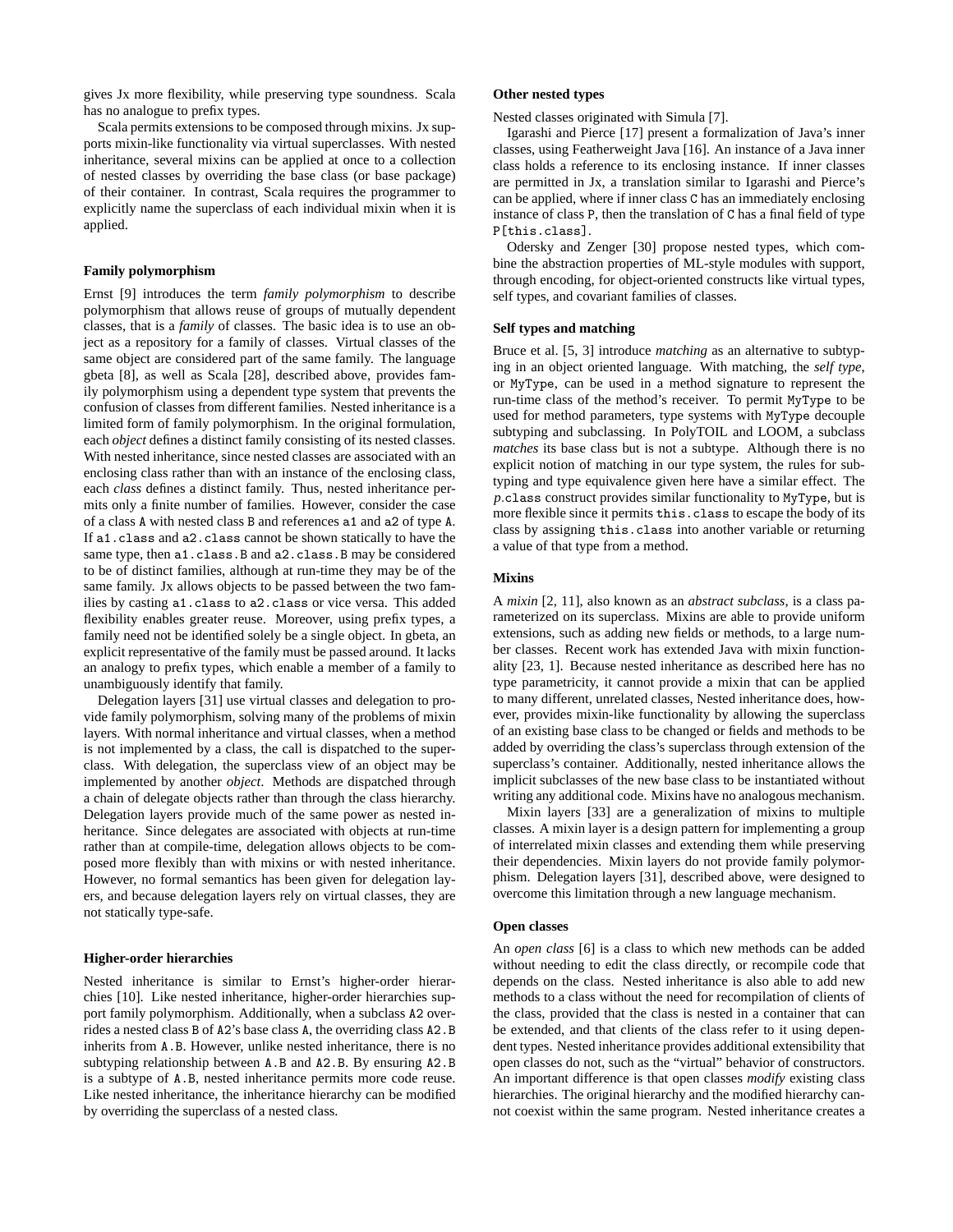new class hierarchy by extending the container of the classes in the hierarchy, permitting use of the original hierarchy in conjunction with the new one.

#### **Aspect-oriented programming**

Aspect-oriented programming (AOP) [19, 18] is concerned with the management of *aspects*, functionality that crosscuts standard modular boundaries. Nested inheritance provides aspect-like extensibility, in that an extension to a container may implement functionality that cuts across the class boundaries of the nested classes. Like open classes, aspects modify existing class hierarchies, preventing the new hierarchy from being used alongside the old.

## **8. CONCLUSIONS**

Nested inheritance is an expressive yet unobtrusive mechanism for writing highly extensible frameworks. It provides the ability to inherit a collection of related classes while preserving the relationships among those classes, and it does so without sacrificing type safety or imposing new run-time checks. The use of dependent classes and prefix types enables reusable code to unambiguously yet flexibly refer to components on which it depends. Nested inheritance is fundamentally an inheritance mechanism rather than a parameterization mechanism, which means that every name introduced by a component becomes a possible implicit hook for future extension. Therefore extensible code does not need to be burdened by explicit parameters that attempt to capture all the ways in which it might be extended later.

We formalized the essential aspects of nested inheritance in an object calculus with an operational semantics and type system, and were able to show that this type system is sound. Thus extensibility is obtained without sacrificing compile-time type safety.

Our experience with implementing extensible frameworks gives us confidence that nested inheritance will prove useful. We defined a language Jx that incorporates the nested inheritance mechanism and implemented a prototype compiler for the core mechanisms of this language. The translation implemented by this compiler does not duplicate inherited code. The next step is clearly to complete the Jx implementation; we look forward to using it to build the next version of Polyglot.

## **Acknowledgments**

Michael Clarkson and Jed Liu participated in early design discussions. Matthew Fluet, Michael Clarkson, Jens Palsberg, and the anonymous reviewers provided thorough and insightful comments.

This research was supported in part by ONR Grant N00014-01- 1-0968, NSF Grants 0208642 and 0133302, and an Alfred P. Sloan Research Fellowship. Nathaniel Nystrom was supported by an Intel Foundation Ph.D. Fellowship. The U.S. Government is authorized to reproduce and distribute reprints for Government purposes, notwithstanding any copyright annotation thereon. The views and conclusions here are those of the authors and do not necessarily reflect those of ONR, the Navy, or the NSF.

## **9. REFERENCES**

- [1] Davide Ancona, Giovanni Lagorio, and Elena Zucca. Jam: A smooth extension of Java with mixins. In *Proc. ECOOP '00*, LNCS 1850, pages 154–178, Cannes, France, 2000.
- [2] Gilad Bracha and William Cook. Mixin-based inheritance. In Norman Meyrowitz, editor, *Proc. OOPSLA '90*, pages 303–311, Ottawa, Canada, 1990. ACM Press.
- [3] Kim B. Bruce, Adrian Fiech, and Leaf Petersen. Subtyping is not a good "match" for object-oriented languages. In

*Proceedings of 11th European Conference on Object-Oriented Programming (ECOOP'97)*, number 1241 in Lecture Notes in Computer Science, pages 104–127, Jyväskylä, Finland, June 1997. Springer-Verlag.

- [4] Kim B. Bruce, Martin Odersky, and Philip Wadler. A statically safe alternative to virtual types. In *European Conference on Object-Oriented Programming (ECOOP)*, number 1445 in Lecture Notes in Computer Science, pages 523–549, Brussels, Belgium, July 1998. Springer-Verlag.
- [5] Kim B. Bruce, Angela Schuett, and Robert van Gent. PolyTOIL: A type-safe polymorphic object-oriented language. In *European Conference on Object-Oriented Programming (ECOOP)*, number 952 in Lecture Notes in Computer Science, pages 27–51. Springer-Verlag, 1995.
- [6] Curtis Clifton, Gary T. Leavens, Craig Chambers, and Todd Millstein. MultiJava: Modular open classes and symmetric multiple dispatch for Java. In *OOPSLA 2000 Conference on Object-Oriented Programming, Systems, Languages, and Applications, Minneapolis, Minnesota*, volume 35(10), pages 130–145, 2000.
- [7] O.-J. Dahl et al. The Simula 67 common base language. Publication No. S-22, Norwegian Computing Center, Oslo, 1970.
- [8] Erik Ernst. *gbeta a Language with Virtual Attributes, Block Structure, and Propagating, Dynamic Inheritance*. PhD thesis, Department of Computer Science, University of Aarhus, Århus, Denmark, 1999.
- [9] Erik Ernst. Family polymorphism. In *Proceedings of the 15th European Conference on Object-Oriented Programming (ECOOP)*, LNCS 2072, pages 303–326, Heidelberg, Germany, 2001. Springer-Verlag.
- [10] Erik Ernst. Higher-order hierarchies. In *Proceedings of the 17th European Conference on Object-Oriented Programming (ECOOP)*, volume 2743 of *Lecture Notes in Computer Science*, pages 303–329, Heidelberg, Germany, July 2003. Springer-Verlag.
- [11] Matthew Flatt, Shriram Krishnamurthi, and Matthias Felleisen. Classes and mixins. In *Proc. 25th ACM Symp. on Principles of Programming Languages (POPL)*, pages 171–183, San Diego, California, 1998.
- [12] Erich Gamma, Richard Helm, Ralph Johnson, and John Vlissides. *Design Patterns: Elements of Reusable Object-Oriented Software*. Addison Wesley, Reading, MA, 1994.
- [13] James Gosling, Bill Joy, Guy Steele, and Gilad Bracha. *The Java Language Specification*. Addison Wesley, 2nd edition, 2000. ISBN 0-201-31008-2.
- [14] Carl Gunter and John C. Mitchell, editors. *Theoretical aspects of object-oriented programming*. MIT Press, 1994.
- [15] Atsushi Igarashi, Benjamin Pierce, and Philip Wadler. Foundations for virtual types. In *Proceedings of the Thirteenth European Conference on Object-Oriented Programming (ECOOP'99)*, number 1628 in Lecture Notes in Computer Science, pages 161–185. Springer-Verlag, June 1999.
- [16] Atsushi Igarashi, Benjamin Pierce, and Philip Wadler. Featherweight Java: A minimal core calculus for Java and GJ. *ACM Transactions on Programming Languages and Systems*, 23(3):396–450, 2001.
- [17] Atsushi Igarashi and Benjamin C. Pierce. On inner classes. *Information and Computation*, 177(1):56–89, August 2002.